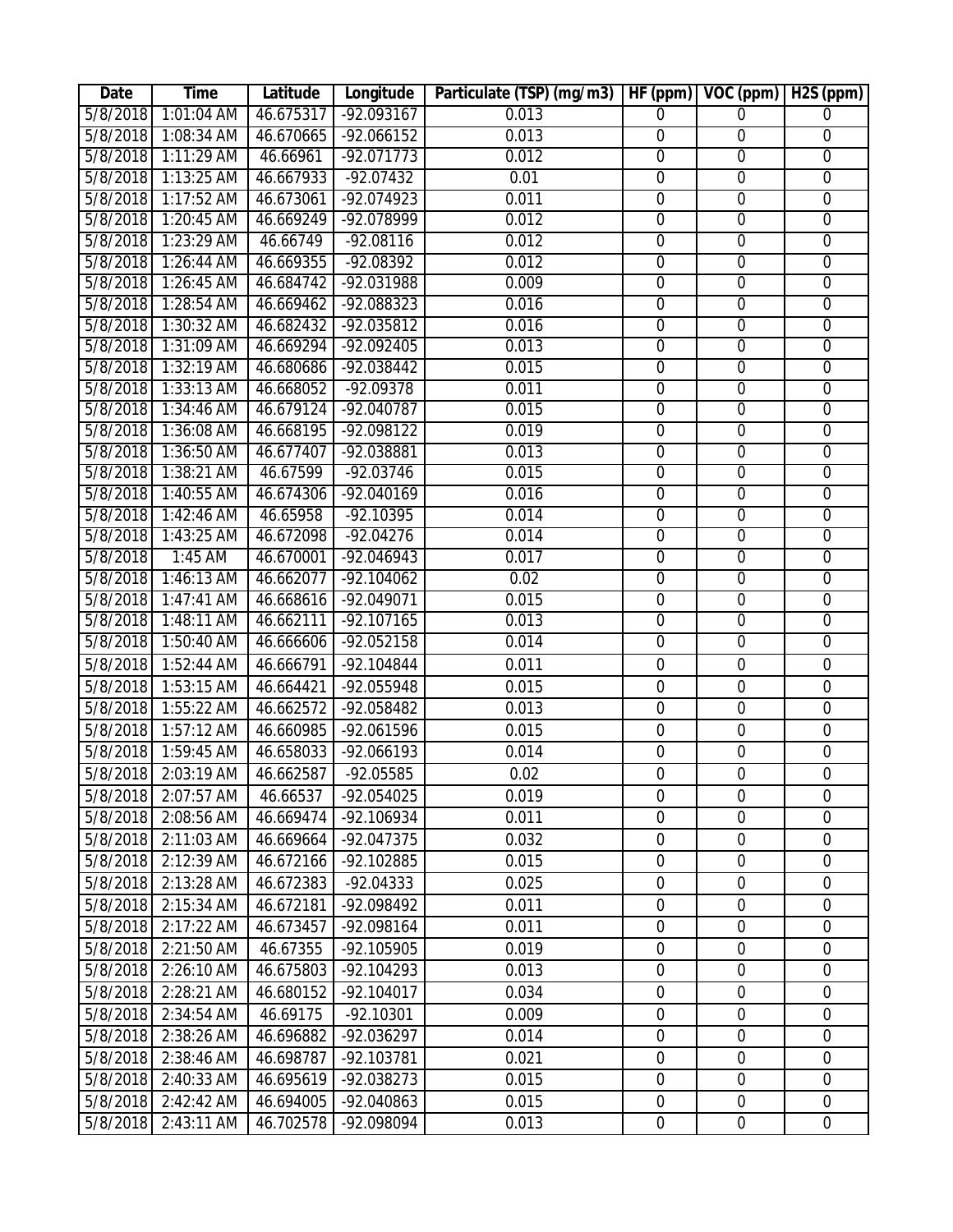|          | 5/8/2018 2:45:28 AM | 46.690999 | -92.045988   | 0.015 | $\mathbf 0$      | $\mathbf 0$      | $\overline{0}$   |
|----------|---------------------|-----------|--------------|-------|------------------|------------------|------------------|
| 5/8/2018 | 2:45:44 AM          | 46.701821 | $-92.104223$ | 0.013 | $\mathbf 0$      | $\mathbf 0$      | $\overline{0}$   |
| 5/8/2018 | 2:48:08 AM          | 46.692402 | -92.043488   | 0.016 | $\boldsymbol{0}$ | $\mathbf 0$      | $\mathbf 0$      |
| 5/8/2018 | 2:50:24 AM          | 46.694429 | -92.042566   | 0.017 | $\mathbf 0$      | $\mathbf 0$      | $\boldsymbol{0}$ |
| 5/8/2018 | 2:52:14 AM          | 46.695852 | -92.043956   | 0.017 | $\mathbf 0$      | $\mathbf 0$      | $\overline{0}$   |
| 5/8/2018 | 2:54:20 AM          | 46.696705 | $-92.042129$ | 0.016 | $\overline{0}$   | $\mathbf 0$      | $\mathbf 0$      |
| 5/8/2018 | 2:55:25 AM          | 46.704883 | -92.103779   | 0.015 | $\mathbf 0$      | $\mathbf 0$      | $\boldsymbol{0}$ |
| 5/8/2018 | 2:57:41 AM          | 46.698183 | -92.040151   | 0.014 | $\boldsymbol{0}$ | $\mathbf 0$      | $\overline{0}$   |
| 5/8/2018 | 2:58:27 AM          | 46.704923 | -92.099769   | 0.014 | $\boldsymbol{0}$ | $\mathbf 0$      | $\mathbf 0$      |
| 5/8/2018 | 2:59:39 AM          | 46.69921  | -92.038139   | 0.017 | $\boldsymbol{0}$ | $\mathbf 0$      | $\boldsymbol{0}$ |
| 5/8/2018 | $3:00:36$ AM        | 46.707557 | -92.099408   | 0.022 | 0                | $\mathbf 0$      | $\mathbf 0$      |
| 5/8/2018 | 3:02:43 AM          | 46.70115  | $-92.041227$ | 0.013 | $\boldsymbol{0}$ | $\mathbf 0$      | $\boldsymbol{0}$ |
| 5/8/2018 | 3:05:07 AM          | 46.700348 | -92.042491   | 0.014 | $\mathbf 0$      | $\mathbf 0$      | $\boldsymbol{0}$ |
| 5/8/2018 | 3:06:50 AM          | 46.711202 | $-92.106862$ | 0.013 | $\mathbf 0$      | $\mathbf 0$      | $\mathbf 0$      |
| 5/8/2018 | 3:07:22 AM          | 46.699115 | -92.044562   | 0.012 | $\boldsymbol{0}$ | $\mathbf 0$      | $\mathbf 0$      |
| 5/8/2018 | 3:09:22 AM          | 46.710707 | $-92.104215$ | 0.012 | $\mathbf 0$      | $\mathbf 0$      | $\overline{0}$   |
| 5/8/2018 | 3:10:16 AM          | 46.699427 | $-92.04689$  | 0.014 | $\mathbf 0$      | $\mathbf 0$      | $\mathbf 0$      |
| 5/8/2018 | 3:12:19 AM          | 46.698533 | -92.048201   | 0.015 | $\mathbf 0$      | $\mathbf 0$      | $\mathbf 0$      |
| 5/8/2018 | 3:12:35 AM          | 46.711063 | -92.099611   | 0.011 | $\mathbf 0$      | $\mathbf 0$      | $\mathbf 0$      |
| 5/8/2018 | 3:14:50 AM          | 46.700191 | -92.045691   | 0.014 | $\mathbf 0$      | $\mathbf 0$      | $\mathbf 0$      |
| 5/8/2018 | 3:14:54 AM          | 46.711736 | $-92.09622$  | 0.014 | $\boldsymbol{0}$ | $\boldsymbol{0}$ | $\mathbf 0$      |
|          |                     |           |              |       | $\mathbf 0$      | $\mathbf 0$      | $\mathbf 0$      |
| 5/8/2018 | 3:17:12 AM          | 46.701515 | $-92.044357$ | 0.032 |                  |                  |                  |
| 5/8/2018 | 3:20:25 AM          | 46.715608 | -92.087409   | 0.01  | $\mathbf 0$      | $\mathbf 0$      | $\mathbf 0$      |
| 5/8/2018 | 3:20:26 AM          | 46.703533 | $-92.046414$ | 0.014 | $\boldsymbol{0}$ | $\mathbf 0$      | $\overline{0}$   |
| 5/8/2018 | 3:22:26 AM          | 46.704185 | -92.048442   | 0.016 | $\mathbf 0$      | $\mathbf 0$      | $\mathbf 0$      |
| 5/8/2018 | 3:24:01 AM          | 46.716054 | -92.094707   | 0.011 | $\boldsymbol{0}$ | $\mathbf 0$      | $\overline{0}$   |
| 5/8/2018 | 3:25:16 AM          | 46.705709 | -92.049789   | 0.01  | $\boldsymbol{0}$ | $\mathbf 0$      | $\overline{0}$   |
| 5/8/2018 | 3:27:05 AM          | 46.715818 | $-92.100525$ | 0.012 | $\mathbf 0$      | $\mathbf 0$      | $\mathbf 0$      |
| 5/8/2018 | 3:27:10 AM          | 46.707469 | -92.048652   | 0.017 | $\mathbf 0$      | $\mathbf 0$      | $\mathbf 0$      |
| 5/8/2018 | 3:30:51 AM          | 46.715811 | $-92.1068$   | 0.01  | $\mathbf 0$      | $\mathbf 0$      | $\mathbf 0$      |
| 5/8/2018 | 3:31:22 AM          | 46.701834 | $-92.049163$ | 0.01  | $\mathbf 0$      | $\mathbf 0$      | $\mathbf 0$      |
|          | 5/8/2018 3:32:56 AM | 46.718061 | $-92.106915$ | 0.014 | $\overline{0}$   | $\overline{0}$   | $\overline{0}$   |
| 5/8/2018 | 3:33:11 AM          | 46.700504 | $-92.051471$ | 0.017 | $\mathbf 0$      | $\overline{0}$   | $\mathbf 0$      |
| 5/8/2018 | 3:35:18 AM          | 46.718137 | -92.104066   | 0.013 | $\mathbf 0$      | $\mathbf 0$      | $\mathbf 0$      |
| 5/8/2018 | 3:35:26 AM          | 46.699274 | -92.054037   | 0.015 | $\boldsymbol{0}$ | $\boldsymbol{0}$ | $\overline{0}$   |
| 5/8/2018 | 3:37:34 AM          | 46.700702 | $-92.05412$  | 0.015 | $\boldsymbol{0}$ | $\mathbf 0$      | $\mathbf 0$      |
| 5/8/2018 | 3:38:24 AM          | 46.71813  | $-92.10108$  | 0.013 | $\mathbf 0$      | $\mathbf 0$      | $\overline{0}$   |
| 5/8/2018 | 3:39:39 AM          | 46.702828 | $-92.056464$ | 0.011 | $\boldsymbol{0}$ | $\boldsymbol{0}$ | $\boldsymbol{0}$ |
| 5/8/2018 | 3:42:20 AM          | 46.703691 | $-92.058216$ | 0.01  | $\boldsymbol{0}$ | $\mathbf 0$      | $\mathbf 0$      |
| 5/8/2018 | 3:45:28 AM          | 46.706894 | -92.058407   | 0.013 | $\mathbf 0$      | $\mathbf 0$      | $\overline{0}$   |
| 5/8/2018 | 3:45:29 AM          | 46.723078 | $-92.102397$ | 0.016 | $\boldsymbol{0}$ | $\boldsymbol{0}$ | $\boldsymbol{0}$ |
| 5/8/2018 | 3:47:38 AM          | 46.704987 | -92.056002   | 0.01  | $\boldsymbol{0}$ | $\mathbf 0$      | $\boldsymbol{0}$ |
| 5/8/2018 | 3:48:03 AM          | 46.721983 | $-92.101315$ |       | $\boldsymbol{0}$ | $\mathbf 0$      | $\mathbf 0$      |
| 5/8/2018 | 3:49:46 AM          | 46.702935 | $-92.053517$ | 0.011 | $\boldsymbol{0}$ | $\mathbf 0$      | $\mathbf 0$      |
| 5/8/2018 | 3:49:47 AM          | 46.722047 | $-92.101152$ | 0.01  | $\boldsymbol{0}$ | $\boldsymbol{0}$ | $\boldsymbol{0}$ |
| 5/8/2018 | 3:52:53 AM          | 46.702729 | $-92.051212$ | 0.015 | $\boldsymbol{0}$ | $\mathbf 0$      | $\overline{0}$   |
| 5/8/2018 | 3:56:10 AM          | 46.704305 | -92.053203   | 0.012 | $\boldsymbol{0}$ | $\boldsymbol{0}$ | $\boldsymbol{0}$ |
| 5/8/2018 | 3:56:45 AM          | 46.72558  | -92.087693   | 0.014 | $\boldsymbol{0}$ | $\boldsymbol{0}$ | $\overline{0}$   |
|          |                     |           |              |       |                  |                  |                  |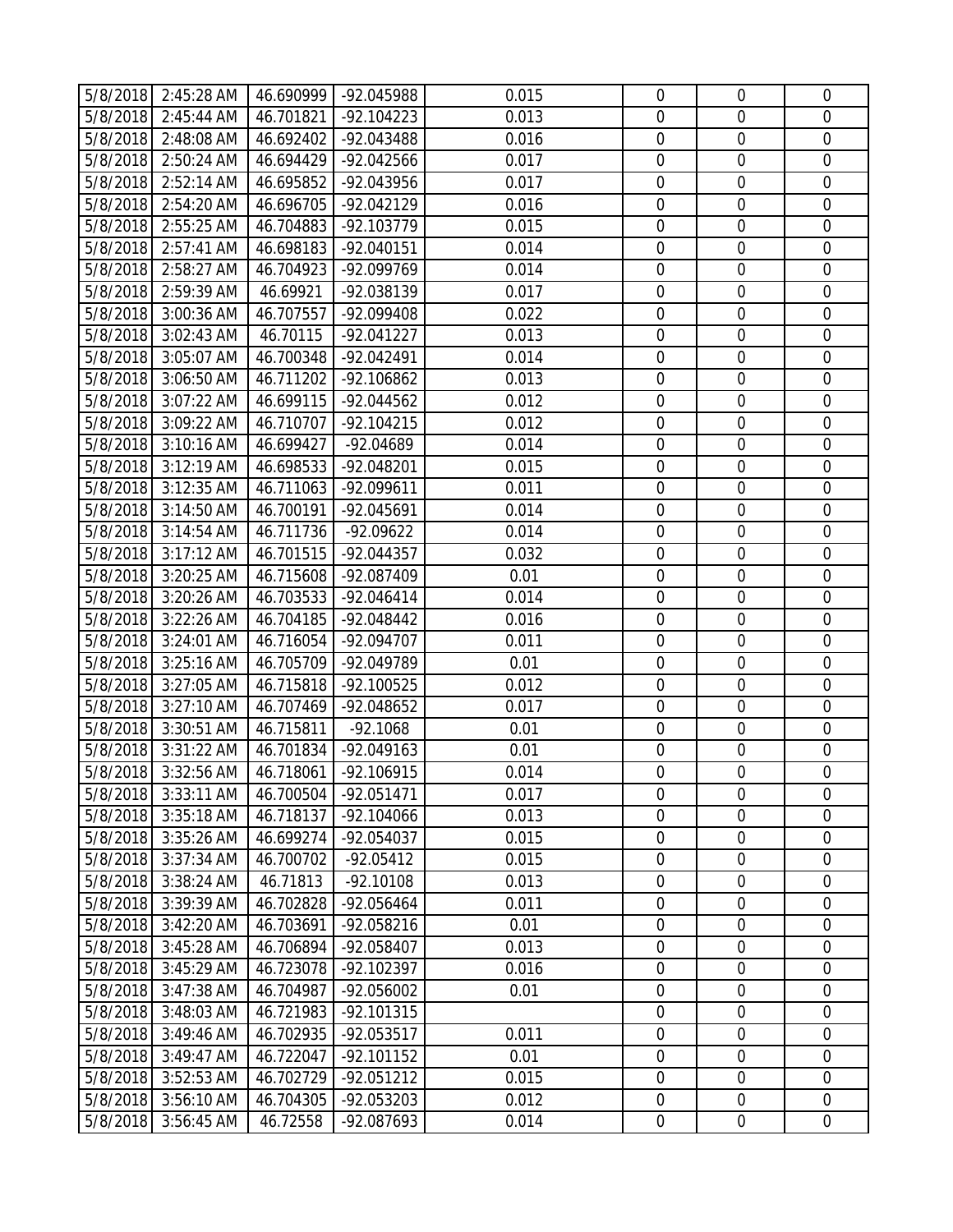|          | 5/8/2018 3:58:54 AM | 46.725509 | -92.087645   |       |                  | $\mathbf 0$      | $\overline{0}$   |
|----------|---------------------|-----------|--------------|-------|------------------|------------------|------------------|
| 5/8/2018 | 3:59:40 AM          | 46.725418 | -92.090389   | 0.01  | $\mathbf 0$      | $\mathbf 0$      | $\overline{0}$   |
| 5/8/2018 | 4:02:55 AM          | 46.725363 | $-92.096317$ | 0.013 | $\mathbf 0$      | $\mathbf 0$      | $\mathbf 0$      |
| 5/8/2018 | 4:06:08 AM          | 46.725488 | $-92.102207$ | 0.012 | $\mathbf 0$      | $\mathbf 0$      | $\boldsymbol{0}$ |
| 5/8/2018 | 4:12:13 AM          | 46.730321 | -92.103637   | 0.011 | $\mathbf 0$      | $\mathbf 0$      | $\mathbf 0$      |
| 5/8/2018 | 4:17:05 AM          | 46.730276 | -92.098123   | 0.009 | $\mathbf 0$      | $\mathbf 0$      | $\mathbf 0$      |
| 5/8/2018 | 4:19:26 AM          | 46.73006  | -92.096342   | 0.009 | $\mathbf 0$      | $\mathbf 0$      | $\overline{0}$   |
| 5/8/2018 | 4:23:33 AM          | 46.730241 | -92.090558   | 0.01  | $\boldsymbol{0}$ | $\mathbf 0$      | $\mathbf 0$      |
| 5/8/2018 | 4:26:17 AM          | 46.705628 | -92.051583   | 0.01  | $\boldsymbol{0}$ | $\mathbf 0$      | $\mathbf 0$      |
| 5/8/2018 | 4:28:38 AM          | 46.707518 | -92.048774   | 0.01  | $\boldsymbol{0}$ | $\mathbf 0$      | $\boldsymbol{0}$ |
| 5/8/2018 | 4:28:42 AM          | 46.724124 | -92.08509    | 0.009 | 0                | $\mathbf 0$      | $\mathbf 0$      |
| 5/8/2018 | 4:31:26 AM          | 46.709952 | -92.053386   | 0.012 | $\boldsymbol{0}$ | $\mathbf 0$      | $\boldsymbol{0}$ |
| 5/8/2018 | 4:32:29 AM          | 46.717973 | -92.084726   | 0.008 | $\mathbf 0$      | $\mathbf 0$      | $\boldsymbol{0}$ |
| 5/8/2018 | 4:33:45 AM          | 46.708173 | $-92.051222$ | 0.012 | $\mathbf 0$      | $\mathbf 0$      | $\mathbf 0$      |
| 5/8/2018 | 4:35:11 AM          | 46.713483 | -92.084844   | 0.009 | $\boldsymbol{0}$ | $\mathbf 0$      | $\mathbf 0$      |
| 5/8/2018 | 4:35:48 AM          | 46.707205 | $-92.05239$  | 0.013 | $\mathbf 0$      | $\mathbf 0$      | $\overline{0}$   |
| 5/8/2018 | 4:39:22 AM          | 46.709151 | -92.056084   | 0.012 | $\mathbf 0$      | $\mathbf 0$      | $\mathbf 0$      |
| 5/8/2018 | 4:41:57 AM          | 46.708784 | -92.05887    | 0.013 | $\mathbf 0$      | $\mathbf 0$      | $\mathbf 0$      |
| 5/8/2018 | 4:44:06 AM          | 46.709311 | -92.061486   | 0.015 | $\mathbf 0$      | $\mathbf 0$      | $\mathbf 0$      |
| 5/8/2018 | 4:46:25 AM          | 46.70905  | $-92.064603$ | 0.014 | $\mathbf 0$      | $\mathbf 0$      | $\mathbf 0$      |
| 5/8/2018 | 4:49:32 AM          | 46.708078 | -92.066458   | 0.013 | $\boldsymbol{0}$ | $\boldsymbol{0}$ | $\mathbf 0$      |
| 5/8/2018 | 4:53:19 AM          | 46.709709 | -92.071707   | 0.014 | $\mathbf 0$      | $\mathbf 0$      | $\mathbf 0$      |
| 5/8/2018 | 4:56:08 AM          | 46.710606 | $-92.066634$ | 0.013 | $\mathbf 0$      | $\mathbf 0$      | $\mathbf 0$      |
| 5/8/2018 | 5:04:11 AM          | 46.713223 | -92.067057   | 0.014 | $\boldsymbol{0}$ | $\mathbf 0$      | $\mathbf 0$      |
| 5/8/2018 | 5:04:16 AM          | 46.708666 | $-92.114819$ | 0.009 | $\mathbf 0$      | $\mathbf 0$      | $\mathbf 0$      |
| 5/8/2018 | 5:06:08 AM          | 46.714549 | -92.069024   | 0.014 | $\boldsymbol{0}$ | $\mathbf 0$      | $\mathbf 0$      |
| 5/8/2018 | 5:07:01 AM          | 46.711367 | $-92.114664$ | 0.014 | $\boldsymbol{0}$ | $\mathbf 0$      | $\overline{0}$   |
| 5/8/2018 | 5:07:41 AM          | 46.715659 | $-92.071143$ | 0.013 | $\mathbf 0$      | $\mathbf 0$      | $\mathbf 0$      |
| 5/8/2018 | 5:09:30 AM          | 46.716134 | -92.073449   | 0.011 | $\mathbf 0$      | $\mathbf 0$      | $\mathbf 0$      |
| 5/8/2018 | 5:11:11 AM          | 46.716037 | -92.077045   | 0.011 | $\mathbf 0$      | $\mathbf 0$      | $\mathbf 0$      |
| 5/8/2018 | 5:11:33 AM          | 46.718076 | $-92.114619$ | 0.01  | $\mathbf 0$      | $\mathbf 0$      | $\mathbf 0$      |
|          | 5/8/2018 5:12:49 AM | 46.718251 | -92.076956   | 0.012 | 0                | $\mathbf 0$      | $\overline{0}$   |
| 5/8/2018 | 5:14:25 AM          | 46.71931  | -92.074291   | 0.013 | $\mathbf 0$      | $\mathbf 0$      | $\mathbf 0$      |
| 5/8/2018 | 5:15:13 AM          | 46.719076 | $-92.117572$ | 0.01  | $\mathbf 0$      | $\mathbf 0$      | $\mathbf 0$      |
| 5/8/2018 | 5:16:58 AM          | 46.717174 | -92.117659   | 0.008 | $\boldsymbol{0}$ | $\boldsymbol{0}$ | $\overline{0}$   |
| 5/8/2018 | 5:16:58 AM          | 46.721068 | -92.073978   | 0.012 | $\mathbf 0$      | $\mathbf 0$      | $\mathbf 0$      |
| 5/8/2018 | 5:18:04 AM          | 46.721914 | -92.074084   | 0.01  | $\mathbf 0$      | $\mathbf 0$      | $\overline{0}$   |
| 5/8/2018 | 5:19:15 AM          | 46.714625 | $-92.117448$ | 0.011 | $\boldsymbol{0}$ | $\boldsymbol{0}$ | $\boldsymbol{0}$ |
| 5/8/2018 | 5:20:21 AM          | 46.725531 | -92.073599   | 0.012 | $\mathbf 0$      | $\mathbf 0$      | $\overline{0}$   |
| 5/8/2018 | 5:23:04 AM          | 46.722821 | -92.067475   | 0.012 | $\mathbf 0$      | $\mathbf 0$      | $\overline{0}$   |
| 5/8/2018 | 5:23:11 AM          | 46.712595 | $-92.117704$ | 0.017 | $\boldsymbol{0}$ | $\boldsymbol{0}$ | $\boldsymbol{0}$ |
| 5/8/2018 | 5:26:25 AM          | 46.718297 | -92.063639   | 0.013 | $\mathbf 0$      | $\mathbf 0$      | $\overline{0}$   |
| 5/8/2018 | 5:28:01 AM          | 46.716654 | -92.065936   | 0.012 | $\boldsymbol{0}$ | $\mathbf 0$      | $\mathbf 0$      |
| 5/8/2018 | 5:30:09 AM          | 46.715981 | -92.068843   | 0.013 | $\boldsymbol{0}$ | $\mathbf 0$      | $\mathbf 0$      |
| 5/8/2018 | 5:30:45 AM          | 46.712571 | $-92.12053$  | 0.01  | $\boldsymbol{0}$ | $\boldsymbol{0}$ | $\overline{0}$   |
| 5/8/2018 | 5:31:45 AM          | 46.714445 | -92.067083   | 0.013 | $\boldsymbol{0}$ | $\mathbf 0$      | $\overline{0}$   |
| 5/8/2018 | 5:33:15 AM          | 46.712981 | -92.064385   | 0.013 | $\boldsymbol{0}$ | $\mathbf 0$      | $\boldsymbol{0}$ |
| 5/8/2018 | 5:35:02 AM          | 46.71708  | $-92.120401$ | 0.008 | $\boldsymbol{0}$ | $\boldsymbol{0}$ | $\overline{0}$   |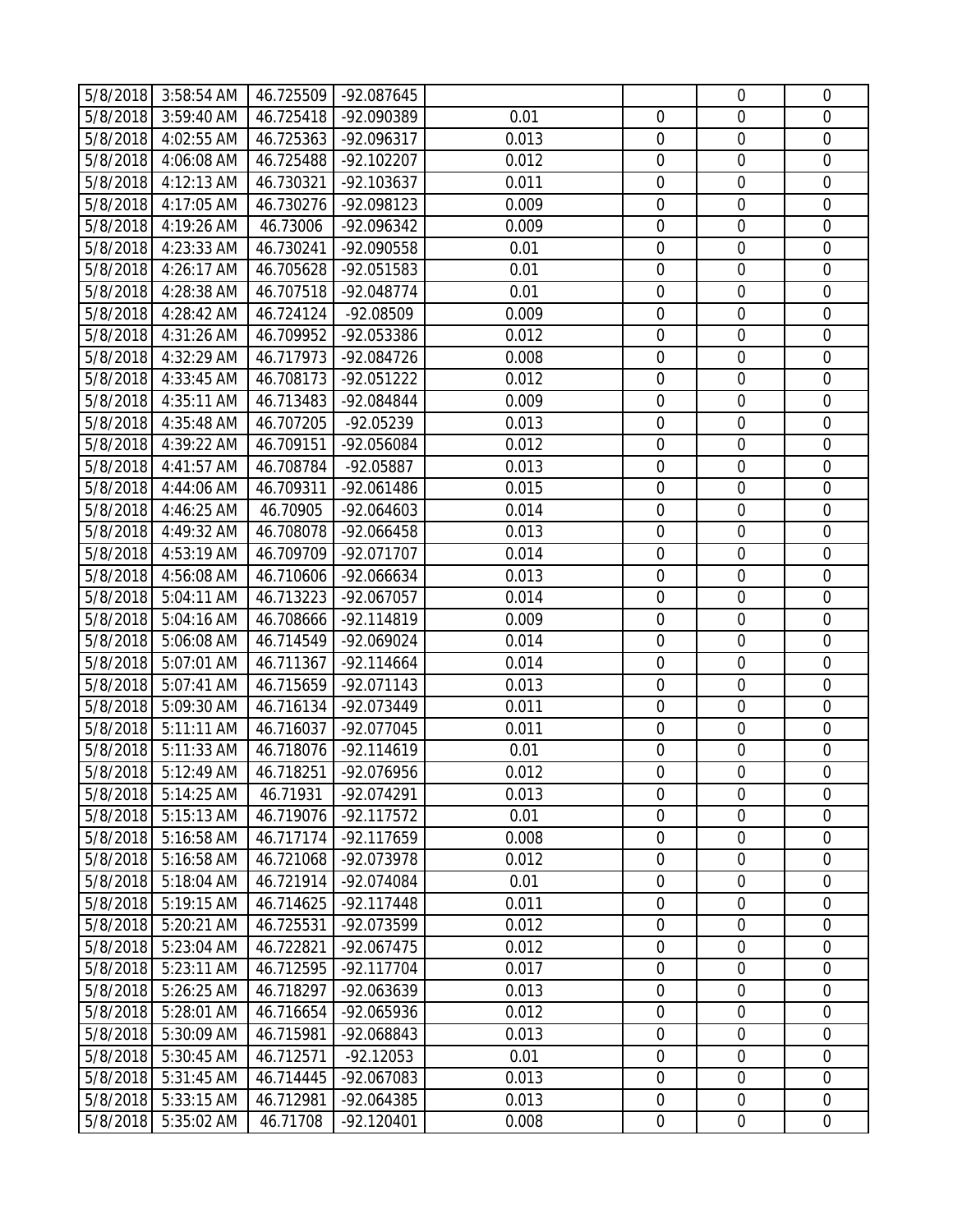|          | 5/8/2018 5:35:16 AM | 46.710947 | -92.061731   | 0.012 | $\mathbf 0$      | $\mathbf 0$      | $\overline{0}$   |
|----------|---------------------|-----------|--------------|-------|------------------|------------------|------------------|
| 5/8/2018 | 5:37:46 AM          | 46.710836 | -92.058336   | 0.014 | $\mathbf 0$      | $\mathbf 0$      | $\overline{0}$   |
| 5/8/2018 | 5:39:15 AM          | 46.712937 | -92.060659   | 0.013 | $\boldsymbol{0}$ | $\mathbf 0$      | $\mathbf 0$      |
| 5/8/2018 | 5:40:19 AM          | 46.725919 | -92.116938   | 0.01  | $\mathbf 0$      | $\mathbf 0$      | $\boldsymbol{0}$ |
| 5/8/2018 | 5:40:55 AM          | 46.714685 | -92.063294   | 0.014 | $\boldsymbol{0}$ | $\mathbf 0$      | $\mathbf 0$      |
| 5/8/2018 | 5:42:19 AM          | 46.716046 | -92.065158   | 0.014 | $\overline{0}$   | $\mathbf 0$      | $\mathbf 0$      |
| 5/8/2018 | 5:44:16 AM          | 46.717732 | -92.063896   | 0.014 | $\mathbf 0$      | $\mathbf 0$      | $\overline{0}$   |
| 5/8/2018 | 5:45:57 AM          | 46.716423 | -92.061887   | 0.014 | $\boldsymbol{0}$ | $\mathbf 0$      | $\mathbf 0$      |
| 5/8/2018 | 5:47:16 AM          | 46.715034 | -92.060192   | 0.016 | $\boldsymbol{0}$ | $\mathbf 0$      | $\mathbf 0$      |
| 5/8/2018 | 5:47:58 AM          | 46.727919 | -92.084229   | 0.011 | $\boldsymbol{0}$ | $\mathbf 0$      | $\boldsymbol{0}$ |
| 5/8/2018 | 5:48:44 AM          | 46.713447 | -92.057754   | 0.01  | 0                | $\mathbf 0$      | $\mathbf 0$      |
| 5/8/2018 | 5:50:50 AM          | 46.711192 | $-92.05505$  | 0.013 | $\boldsymbol{0}$ | $\mathbf 0$      | $\boldsymbol{0}$ |
| 5/8/2018 | 6:06:33 AM          | 46.66086  | $-92.101574$ | 0.01  | $\mathbf 0$      | $\mathbf 0$      | $\boldsymbol{0}$ |
| 5/8/2018 | $6:08:57$ AM        | 46.663258 | -92.101351   | 0.009 | $\mathbf 0$      | $\mathbf 0$      | $\mathbf 0$      |
| 5/8/2018 | 6:10:49 AM          | 46.665629 | -92.101351   | 0.01  | $\boldsymbol{0}$ | $\mathbf 0$      | $\mathbf 0$      |
| 5/8/2018 | 6:14:09 AM          | 46.665653 | -92.089622   | 0.008 | $\mathbf 0$      | $\mathbf 0$      | $\overline{0}$   |
| 5/8/2018 | 6:21:16 AM          | 46.679559 | -92.098072   | 0.008 | $\mathbf 0$      | $\mathbf 0$      | $\mathbf 0$      |
| 5/8/2018 | 7:53:19 AM          | 46.67545  | -92.093252   | 0.021 | $\mathbf 0$      | $\mathbf 0$      | $\mathbf 0$      |
| 5/8/2018 | 7:57:48 AM          | 46.723287 | -92.069404   | 0.03  | $\mathbf 0$      | $\mathbf 0$      | $\mathbf 0$      |
| 5/8/2018 | 8:00:37 AM          | 46.67431  | -92.096003   | 0.021 | $\mathbf 0$      | $\mathbf 0$      | $\mathbf 0$      |
| 5/8/2018 | 8:02:47 AM          | 46.723955 | -92.075306   | 0.034 | $\boldsymbol{0}$ | $\mathbf 0$      | $\mathbf 0$      |
| 5/8/2018 | 8:04:51 AM          | 46.673526 | -92.097442   | 0.021 | $\mathbf 0$      | $\mathbf 0$      | $\mathbf 0$      |
| 5/8/2018 | 8:05:24 AM          | 46.722663 | -92.075561   | 0.035 | $\mathbf 0$      | $\mathbf 0$      | $\mathbf 0$      |
| 5/8/2018 | 8:06:56 AM          | 46.674759 | -92.098203   | 0.021 | $\boldsymbol{0}$ | $\mathbf 0$      | $\mathbf 0$      |
| 5/8/2018 | 8:09:23 AM          | 46.721169 | -92.077343   | 0.025 | $\mathbf 0$      | $\mathbf 0$      | $\mathbf 0$      |
| 5/8/2018 | 8:10:39 AM          | 46.677928 | -92.097981   | 0.021 | $\boldsymbol{0}$ | $\mathbf 0$      | $\mathbf 0$      |
| 5/8/2018 | 8:12:01 AM          | 46.72154  | -92.078568   | 0.021 | $\boldsymbol{0}$ | $\mathbf 0$      | $\overline{0}$   |
| 5/8/2018 | 8:13:32 AM          | 46.72231  | -92.079777   | 0.024 | $\mathbf 0$      | $\mathbf 0$      | $\mathbf 0$      |
| 5/8/2018 | 8:14:36 AM          | 46.682648 | -92.097884   | 0.021 | $\mathbf 0$      | $\mathbf 0$      | $\mathbf 0$      |
| 5/8/2018 | 8:14:39 AM          | 46.723036 | -92.080364   | 0.025 | $\mathbf 0$      | $\mathbf 0$      | $\mathbf 0$      |
| 5/8/2018 | 8:16:16 AM          | 46.72383  | -92.079947   | 0.024 | $\mathbf 0$      | $\mathbf 0$      | $\mathbf 0$      |
|          | 5/8/2018 8:16:55 AM | 46.6846   | $-92.101327$ | 0.013 | 0                | $\mathbf 0$      | $\overline{0}$   |
| 5/8/2018 | 8:18:04 AM          | 46.724276 | -92.078027   | 0.026 | $\mathbf 0$      | $\mathbf 0$      | $\mathbf 0$      |
| 5/8/2018 | 8:20:36 AM          | 46.724381 | $-92.075142$ | 0.028 | $\mathbf 0$      | $\mathbf 0$      | $\mathbf 0$      |
| 5/8/2018 | 8:23:43 AM          | 46.724214 | $-92.08147$  | 0.052 | $\boldsymbol{0}$ | $\boldsymbol{0}$ | $\overline{0}$   |
| 5/8/2018 | 8:24:36 AM          | 46.724019 | -92.083428   | 0.067 | $\mathbf 0$      | $\mathbf 0$      | $\mathbf 0$      |
| 5/8/2018 | 8:24:42 AM          | 46.677091 | $-92.1037$   | 0.012 | $\mathbf 0$      | $\overline{0}$   | $\overline{0}$   |
| 5/8/2018 | 8:26:01 AM          | 46.722349 | -92.083856   | 0.03  | $\boldsymbol{0}$ | $\boldsymbol{0}$ | $\boldsymbol{0}$ |
| 5/8/2018 | 8:26:59 AM          | 46.676865 | $-92.102803$ | 0.016 | $\mathbf 0$      | $\mathbf 0$      | $\overline{0}$   |
| 5/8/2018 | 8:27:33 AM          | 46.721884 | -92.08504    | 0.025 | $\mathbf 0$      | $\mathbf 0$      | $\overline{0}$   |
| 5/8/2018 | 8:28:41 AM          | 46.676831 | -92.102781   | 0.02  | $\boldsymbol{0}$ | $\boldsymbol{0}$ | $\boldsymbol{0}$ |
| 5/8/2018 | 8:29:09 AM          | 46.721634 | -92.086068   | 0.027 | $\mathbf 0$      | $\mathbf 0$      | $\overline{0}$   |
| 5/8/2018 | 8:30:51 AM          | 46.674921 | $-92.102722$ | 0.014 | $\boldsymbol{0}$ | $\mathbf 0$      | $\mathbf 0$      |
| 5/8/2018 | 8:31:31 AM          | 46.722989 | -92.088057   | 0.042 | $\boldsymbol{0}$ | $\mathbf 0$      | $\mathbf 0$      |
| 5/8/2018 | 8:33:03 AM          | 46.674525 | $-92.101315$ | 0.018 | $\boldsymbol{0}$ | $\boldsymbol{0}$ | $\overline{0}$   |
| 5/8/2018 | 8:33:58 AM          | 46.724079 | -92.088028   | 0.034 | $\mathbf 0$      | $\mathbf 0$      | $\overline{0}$   |
| 5/8/2018 | 8:35:11 AM          | 46.725324 | -92.088751   | 0.026 | $\boldsymbol{0}$ | $\mathbf 0$      | $\boldsymbol{0}$ |
| 5/8/2018 | 8:35:17 AM          | 46.673119 | $-92.101103$ | 0.018 | $\boldsymbol{0}$ | $\boldsymbol{0}$ | $\overline{0}$   |
|          |                     |           |              |       |                  |                  |                  |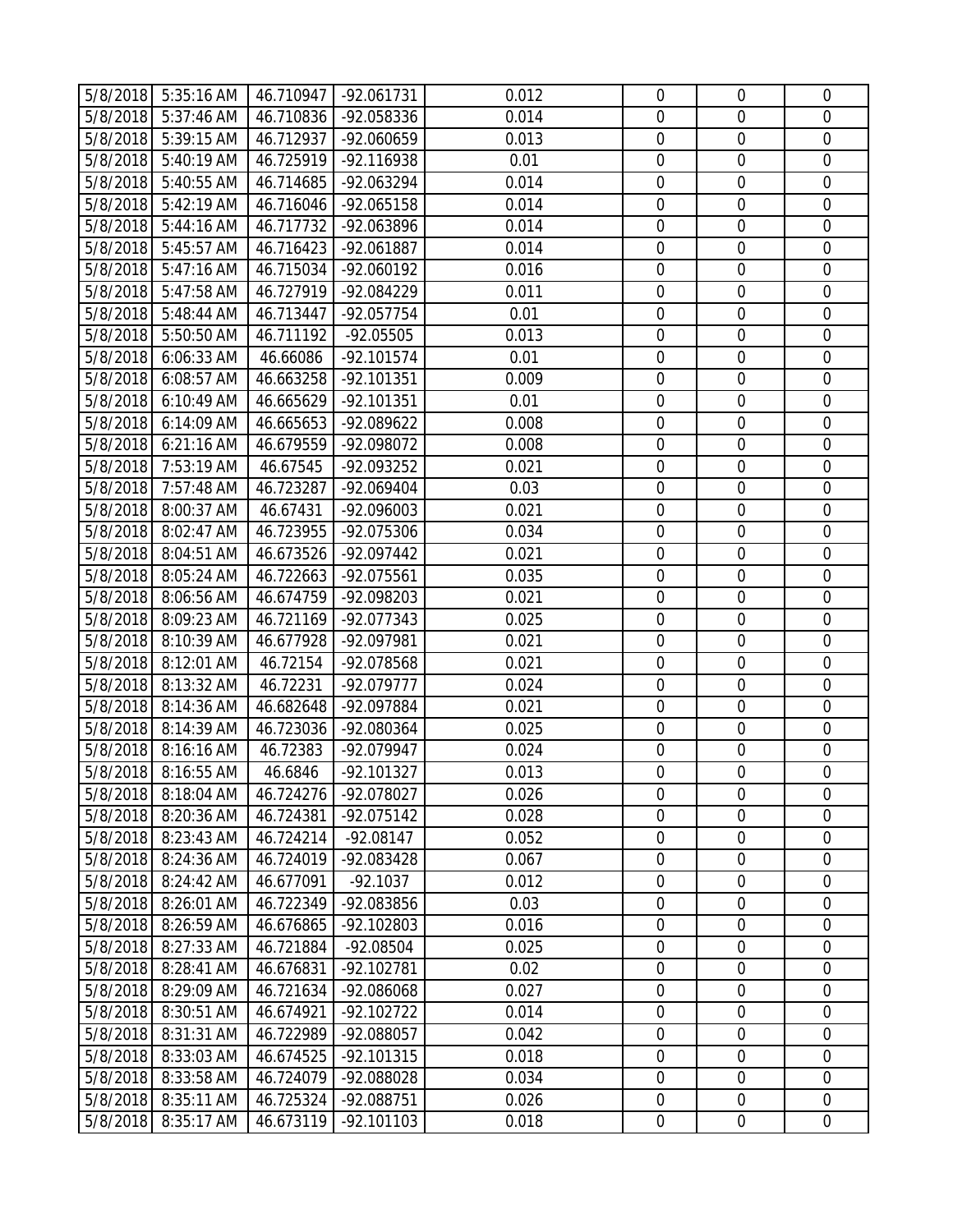|          | 5/8/2018 8:36:42 AM            | 46.726397 | -92.088095   | 0.035 | $\mathbf 0$      | $\mathbf 0$      | $\overline{0}$   |
|----------|--------------------------------|-----------|--------------|-------|------------------|------------------|------------------|
| 5/8/2018 | 8:37:39 AM                     | 46.673129 | -92.101189   | 0.013 | 0                | $\mathbf 0$      | $\overline{0}$   |
| 5/8/2018 | 8:38:05 AM                     | 46.727055 | -92.086058   | 0.026 | $\mathbf 0$      | $\mathbf 0$      | $\mathbf 0$      |
| 5/8/2018 | 8:39:41 AM                     | 46.670641 | $-92.100332$ | 0.013 | $\mathbf 0$      | $\mathbf 0$      | $\boldsymbol{0}$ |
| 5/8/2018 | 8:40:11 AM                     | 46.727655 | -92.082185   | 0.026 | $\mathbf 0$      | $\mathbf 0$      | $\overline{0}$   |
| 5/8/2018 | 8:41 AM                        | 46.671387 | -92.099862   | 0.011 | $\overline{0}$   | $\mathbf 0$      | $\mathbf 0$      |
| 5/8/2018 | 8:43:22 AM                     | 46.673155 | -92.099859   | 0.011 | $\mathbf 0$      | $\mathbf 0$      | $\overline{0}$   |
| 5/8/2018 | 8:45:19 AM                     | 46.675003 | -92.099512   | 0.011 | $\boldsymbol{0}$ | $\mathbf 0$      | $\overline{0}$   |
| 5/8/2018 | 8:47:15 AM                     | 46.67494  | -92.099532   | 0.017 | $\mathbf 0$      | $\mathbf 0$      | $\mathbf 0$      |
| 5/8/2018 | 8:49:56 AM                     | 46.674339 | $-92.102707$ | 0.013 | $\boldsymbol{0}$ | $\mathbf 0$      | $\boldsymbol{0}$ |
| 5/8/2018 | 8:51:46 AM                     | 46.672714 | -92.102909   | 0.022 | 0                | $\mathbf 0$      | $\mathbf 0$      |
| 5/8/2018 | 8:53:41 AM                     | 46.671224 | $-92.102824$ | 0.013 | $\boldsymbol{0}$ | $\mathbf 0$      | $\boldsymbol{0}$ |
| 5/8/2018 | 8:55:05 AM                     | 46.671192 | -92.102862   | 0.014 | $\mathbf 0$      | $\mathbf 0$      | $\boldsymbol{0}$ |
| 5/8/2018 | 8:58:34 AM                     | 46.672323 | $-92.105227$ | 0.02  | $\mathbf 0$      | $\mathbf 0$      | $\mathbf 0$      |
| 5/8/2018 | 9:01:40 AM                     | 46.673254 | -92.105877   | 0.011 | $\mathbf 0$      | $\mathbf 0$      | $\mathbf 0$      |
| 5/8/2018 | 9:03:18 AM                     | 46.674872 | $-92.10569$  | 0.01  | $\mathbf 0$      | $\mathbf 0$      | $\overline{0}$   |
| 5/8/2018 | 9:06:39 AM                     | 46.676475 | -92.105866   | 0.013 | $\mathbf 0$      | $\mathbf 0$      | $\mathbf 0$      |
| 5/8/2018 | 9:09:33 AM                     | 46.676515 | $-92.107104$ | 0.011 | $\mathbf 0$      | $\mathbf 0$      | $\mathbf 0$      |
| 5/8/2018 | 9:13:55 AM                     | 46.676544 | -92.107032   | 0.01  | $\mathbf 0$      | $\mathbf 0$      | $\mathbf 0$      |
| 5/8/2018 | 9:17:35 AM                     | 46.673624 | $-92.108103$ | 0.022 | $\mathbf 0$      | $\mathbf 0$      | $\mathbf 0$      |
| 5/8/2018 | 9:22:50 AM                     | 46.672897 | -92.107287   | 0.011 | $\boldsymbol{0}$ | $\mathbf 0$      | $\mathbf 0$      |
|          | 5/8/2018 10:21:58 AM           | 46.670167 | $-92.105923$ | 0.006 | $\mathbf 0$      | $\mathbf 0$      | $\mathbf 0$      |
|          |                                |           |              |       |                  |                  |                  |
|          | 5/8/2018 10:24:38 AM           | 46.667542 | -92.105878   | 0.012 | $\mathbf 0$      | $\mathbf 0$      | $\mathbf 0$      |
|          | 5/8/2018 10:30:05 AM           | 46.665374 | $-92.105979$ | 0.007 | $\mathbf 0$      | $\mathbf 0$      | $\overline{0}$   |
|          | 5/8/2018 10:31:42 AM           | 46.664758 | $-92.107153$ | 0.007 | $\mathbf 0$      | $\mathbf 0$      | $\mathbf 0$      |
|          | 5/8/2018 10:33:48 AM           | 46.666651 | $-92.107207$ | 0.006 | $\boldsymbol{0}$ | $\mathbf 0$      | $\overline{0}$   |
|          | 5/8/2018 10:37:57 AM           | 46.668978 | -92.108398   | 0.007 | $\boldsymbol{0}$ | $\mathbf 0$      | $\overline{0}$   |
|          | 5/8/2018 10:40:11 AM           | 46.730474 | $-92.08147$  | 0.017 | $\mathbf 0$      | $\mathbf 0$      | $\mathbf 0$      |
|          | 5/8/2018 10:41:02 AM           | 46.723962 | $-92.071267$ | 0.02  | $\mathbf 0$      | $\mathbf 0$      | $\mathbf 0$      |
|          | 5/8/2018 10:41:31 AM           | 46.666089 | -92.108366   | 0.007 | $\mathbf 0$      | $\mathbf 0$      | $\overline{0}$   |
|          | 5/8/2018 10:41:48 AM           | 46.721609 | -92.073456   | 0.015 | $\mathbf 0$      | $\mathbf 0$      | $\mathbf 0$      |
|          | 5/8/2018 10:42:34 AM 46.718929 |           | $-92.077162$ | 0.016 | $\mathbf 0$      | $\overline{0}$   | $\overline{0}$   |
|          | 5/8/2018 10:43:18 AM           | 46.714101 | -92.077026   | 0.016 | $\mathbf 0$      | $\overline{0}$   | $\mathbf 0$      |
|          | 5/8/2018 10:44:03 AM           | 46.708452 | -92.077048   | 0.014 | $\mathbf 0$      | $\mathbf 0$      | $\mathbf 0$      |
|          | 5/8/2018 10:44:52 AM           | 46.703571 | -92.077049   | 0.015 | $\boldsymbol{0}$ | $\boldsymbol{0}$ | $\overline{0}$   |
|          | 5/8/2018 10:45:32 AM           | 46.695133 | -92.077049   | 0.014 | $\boldsymbol{0}$ | $\mathbf 0$      | $\mathbf 0$      |
|          | 5/8/2018 10:46:16 AM           | 46.689035 | -92.076993   | 0.027 | $\mathbf 0$      | $\overline{0}$   | $\overline{0}$   |
|          | 5/8/2018 11:01:12 AM           | 46.719732 | -92.075037   | 0.015 | $\boldsymbol{0}$ | $\boldsymbol{0}$ | $\boldsymbol{0}$ |
|          | 5/8/2018 11:01:14 AM           | 46.66664  | $-92.10525$  | 0.003 | $\boldsymbol{0}$ | $\mathbf 0$      | $\mathbf 0$      |
|          | 5/8/2018 11:02:28 AM           | 46.719949 | -92.073562   | 0.012 | $\mathbf 0$      | $\overline{0}$   | $\overline{0}$   |
| 5/8/2018 | 11:05:31 AM                    | 46.718214 | -92.075887   | 0.01  | $\boldsymbol{0}$ | $\boldsymbol{0}$ | $\boldsymbol{0}$ |
|          | 5/8/2018 11:05:41 AM           | 46.664216 | -92.107383   | 0.007 | $\boldsymbol{0}$ | $\mathbf 0$      | $\mathbf 0$      |
|          | 5/8/2018 11:06:42 AM           | 46.717505 | $-92.0756$   | 0.013 | $\boldsymbol{0}$ | $\mathbf 0$      | $\mathbf 0$      |
|          | 5/8/2018 11:07:19 AM           | 46.662546 | $-92.107426$ | 0.005 | $\boldsymbol{0}$ | $\mathbf 0$      | $\mathbf 0$      |
|          | 5/8/2018 11:09:07 AM           | 46.661154 | $-92.107312$ | 0.005 | $\boldsymbol{0}$ | $\mathbf 0$      | $\mathbf 0$      |
|          | 5/8/2018 11:09:34 AM           | 46.717025 | -92.077053   | 0.016 | $\mathbf 0$      | $\mathbf 0$      | $\overline{0}$   |
| 5/8/2018 | 11:10:32 AM                    | 46.713423 | -92.077978   | 0.015 | $\boldsymbol{0}$ | $\mathbf 0$      | $\overline{0}$   |
|          | 5/8/2018 11:11:08 AM           | 46.659544 | -92.107036   | 0.006 | $\mathbf 0$      | $\boldsymbol{0}$ | $\overline{0}$   |
|          |                                |           |              |       |                  |                  |                  |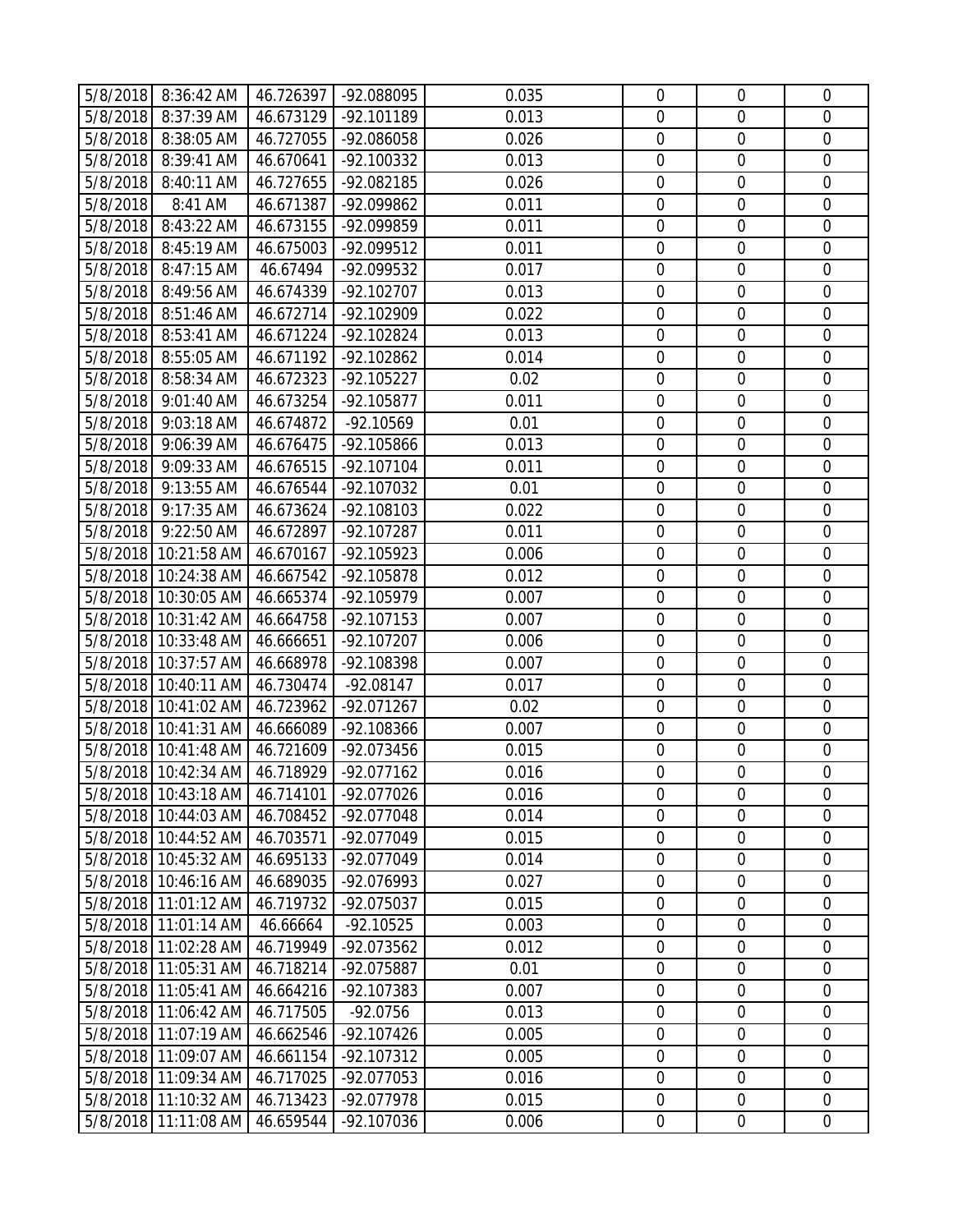| 5/8/2018 11:11:10 AM 46.713429 -92.083364 |             |           |              | 0.018 | $\mathbf 0$      | $\overline{0}$   | $\mathbf 0$      |
|-------------------------------------------|-------------|-----------|--------------|-------|------------------|------------------|------------------|
| 5/8/2018 11:12:07 AM 46.714045            |             |           | -92.087414   | 0.016 | $\mathbf 0$      | $\mathbf 0$      | $\mathbf 0$      |
| 5/8/2018 11:13:36 AM 46.715178            |             |           | -92.088888   | 0.017 | $\mathbf 0$      | $\mathbf 0$      | $\mathbf 0$      |
| 5/8/2018 11:13:54 AM                      |             | 46.661856 | -92.105858   | 0.006 | $\mathbf 0$      | $\mathbf 0$      | $\mathbf 0$      |
| 5/8/2018 11:14:41 AM                      |             | 46.716512 | $-92.090112$ | 0.023 | $\mathbf 0$      | $\mathbf 0$      | $\mathbf 0$      |
| 5/8/2018 11:16:17 AM                      |             | 46.71625  | -92.091929   | 0.022 | $\mathbf 0$      | $\mathbf 0$      | $\mathbf 0$      |
| 5/8/2018 11:17:03 AM                      |             | 46.663099 | -92.102794   | 0.005 | $\mathbf 0$      | $\mathbf 0$      | $\mathbf 0$      |
| 5/8/2018 11:17:33 AM                      |             | 46.717363 | -92.093336   | 0.026 | $\mathbf 0$      | $\mathbf 0$      | $\mathbf 0$      |
| 5/8/2018 11:18:24 AM                      |             | 46.718528 | -92.093292   | 0.032 | $\overline{0}$   | $\mathbf 0$      | $\mathbf 0$      |
| 5/8/2018 11:19:32 AM                      |             | 46.718281 | -92.094885   | 0.025 | $\mathbf 0$      | $\mathbf 0$      | $\mathbf 0$      |
| 5/8/2018 11:19:39 AM                      |             | 46.660967 | -92.102855   | 0.006 | $\mathbf 0$      | $\mathbf 0$      | $\mathbf 0$      |
| 5/8/2018 11:21:07 AM                      |             | 46.659618 | -92.102866   | 0.006 | $\mathbf 0$      | $\mathbf 0$      | $\mathbf 0$      |
| 5/8/2018 11:21:11 AM                      |             | 46.717271 | -92.096378   | 0.028 | $\mathbf 0$      | $\mathbf 0$      | $\mathbf 0$      |
| 5/8/2018 11:22:14 AM                      |             | 46.717085 | $-92.09726$  | 0.031 | $\mathbf 0$      | $\mathbf 0$      | $\mathbf 0$      |
| 5/8/2018 11:23:40 AM                      |             | 46.717171 | -92.09974    | 0.03  | $\mathbf 0$      | $\mathbf 0$      | $\mathbf 0$      |
| 5/8/2018 11:24:10 AM                      |             | 46.656988 | $-92.102022$ | 0.006 | $\mathbf 0$      | $\mathbf 0$      | $\overline{0}$   |
| 5/8/2018 11:25:43 AM                      |             | 46.71591  | $-92.10103$  | 0.021 | $\mathbf 0$      | $\mathbf 0$      | $\mathbf 0$      |
| 5/8/2018 11:26:16 AM                      |             | 46.658139 | -92.101399   | 0.006 | $\mathbf 0$      | $\mathbf 0$      | $\mathbf 0$      |
| 5/8/2018 11:26:52 AM                      |             | 46.714344 | $-92.101181$ | 0.024 | $\mathbf 0$      | $\mathbf 0$      | $\mathbf 0$      |
| 5/8/2018 11:28:50 AM                      |             | 46.660721 | -92.101556   | 0.006 | $\mathbf 0$      | $\mathbf 0$      | $\mathbf 0$      |
| 5/8/2018 11:29:21 AM                      |             | 46.712925 | -92.105496   | 0.016 | $\mathbf 0$      | $\boldsymbol{0}$ | $\mathbf 0$      |
| 5/8/2018 11:30:37 AM                      |             | 46.7121   | $-92.106636$ | 0.016 | $\mathbf 0$      | $\mathbf 0$      | $\mathbf 0$      |
| 5/8/2018 11:31:37 AM                      |             | 46.71298  | -92.106879   | 0.018 | $\mathbf 0$      | $\mathbf 0$      | $\mathbf 0$      |
| 5/8/2018 11:31:43 AM                      |             | 46.662943 | $-92.101333$ | 0.007 | $\mathbf 0$      | $\mathbf 0$      | $\mathbf 0$      |
| 5/8/2018 11:33:32 AM                      |             | 46.716764 | -92.106736   | 0.017 | $\mathbf 0$      | $\mathbf 0$      | $\mathbf 0$      |
| 5/8/2018 11:34:10 AM                      |             | 46.66547  | -92.101295   | 0.005 | $\mathbf 0$      | $\mathbf 0$      | $\mathbf 0$      |
| 5/8/2018 11:35:35 AM                      |             | 46.715901 | $-92.108314$ | 0.016 | $\mathbf 0$      | $\mathbf 0$      | $\mathbf 0$      |
| 5/8/2018 11:36:56 AM                      |             | 46.669098 | $-92.102762$ | 0.006 | $\mathbf 0$      | $\mathbf 0$      | $\mathbf 0$      |
| 5/8/2018 11:37:09 AM                      |             | 46.714702 | -92.107452   | 0.015 | $\mathbf 0$      | $\mathbf 0$      | $\mathbf 0$      |
| 5/8/2018 11:38:22 AM                      |             | 46.713634 | $-92.106916$ | 0.014 | $\mathbf 0$      | $\mathbf 0$      | $\mathbf 0$      |
| 5/8/2018 11:39:08 AM                      |             | 46.667    | -92.102801   | 0.005 | $\mathbf 0$      | $\mathbf 0$      | $\mathbf 0$      |
| 5/8/2018 11:40:29 AM 46.714292            |             |           | $-92.117685$ | 0.017 | $\overline{0}$   | $\mathbf 0$      | $\overline{0}$   |
| 5/8/2018 11:42:15 AM                      |             | 46.715886 | -92.118857   | 0.022 | $\mathbf 0$      | $\mathbf 0$      | $\mathbf 0$      |
| 5/8/2018 11:43:40 AM                      |             | 46.665965 | -92.098307   | 0.006 | $\mathbf 0$      | $\mathbf 0$      | $\overline{0}$   |
| 5/8/2018 11:44:34 AM                      |             | 46.71527  | -92.121691   | 0.016 | $\boldsymbol{0}$ | $\mathbf 0$      | $\mathbf 0$      |
| 5/8/2018                                  | 11:46 AM    | 46.664366 | -92.099894   | 0.005 | $\mathbf 0$      | $\boldsymbol{0}$ | $\mathbf 0$      |
| 5/8/2018 11:46:27 AM                      |             | 46.712701 | $-92.121818$ | 0.015 | $\mathbf 0$      | $\mathbf 0$      | $\overline{0}$   |
| 5/8/2018 11:47:51 AM                      |             | 46.712969 | $-92.120427$ | 0.015 | $\boldsymbol{0}$ | $\boldsymbol{0}$ | $\boldsymbol{0}$ |
| 5/8/2018 11:47:53 AM                      |             | 46.662191 | -92.099916   | 0.006 | $\mathbf 0$      | $\boldsymbol{0}$ | $\mathbf 0$      |
| 5/8/2018 11:48:47 AM                      |             | 46.660535 | -92.099904   | 0.005 | $\mathbf 0$      | $\mathbf 0$      | $\overline{0}$   |
| 5/8/2018 11:50:35 AM                      |             | 46.716956 | $-92.121823$ | 0.016 | $\mathbf 0$      | $\mathbf 0$      | $\mathbf 0$      |
| 5/8/2018 11:52:05 AM                      |             | 46.71607  | $-92.125364$ | 0.023 | $\mathbf 0$      | $\boldsymbol{0}$ | $\mathbf 0$      |
| 5/8/2018 11:54:39 AM                      |             | 46.665786 | -92.097898   | 0.006 | $\boldsymbol{0}$ | $\boldsymbol{0}$ | $\mathbf 0$      |
| 5/8/2018 11:56:38 AM                      |             | 46.665704 | -92.092582   | 0.006 | $\mathbf 0$      | $\mathbf 0$      | $\mathbf 0$      |
| 5/8/2018 12:01:24 PM                      |             | 46.666507 | -92.093897   | 0.005 | $\mathbf 0$      | $\boldsymbol{0}$ | $\mathbf 0$      |
| 5/8/2018 12:04:15 PM                      |             | 46.668561 | -92.095335   | 0.005 | $\mathbf 0$      | $\mathbf 0$      | $\mathbf 0$      |
| 5/8/2018                                  | 12:05:59 PM | 46.666637 | -92.095333   | 0.006 | $\boldsymbol{0}$ | $\mathbf 0$      | $\mathbf 0$      |
| 5/8/2018 12:10:30 PM                      |             | 46.670635 | -92.098212   | 0.005 | $\mathbf 0$      | $\overline{0}$   | $\boldsymbol{0}$ |
|                                           |             |           |              |       |                  |                  |                  |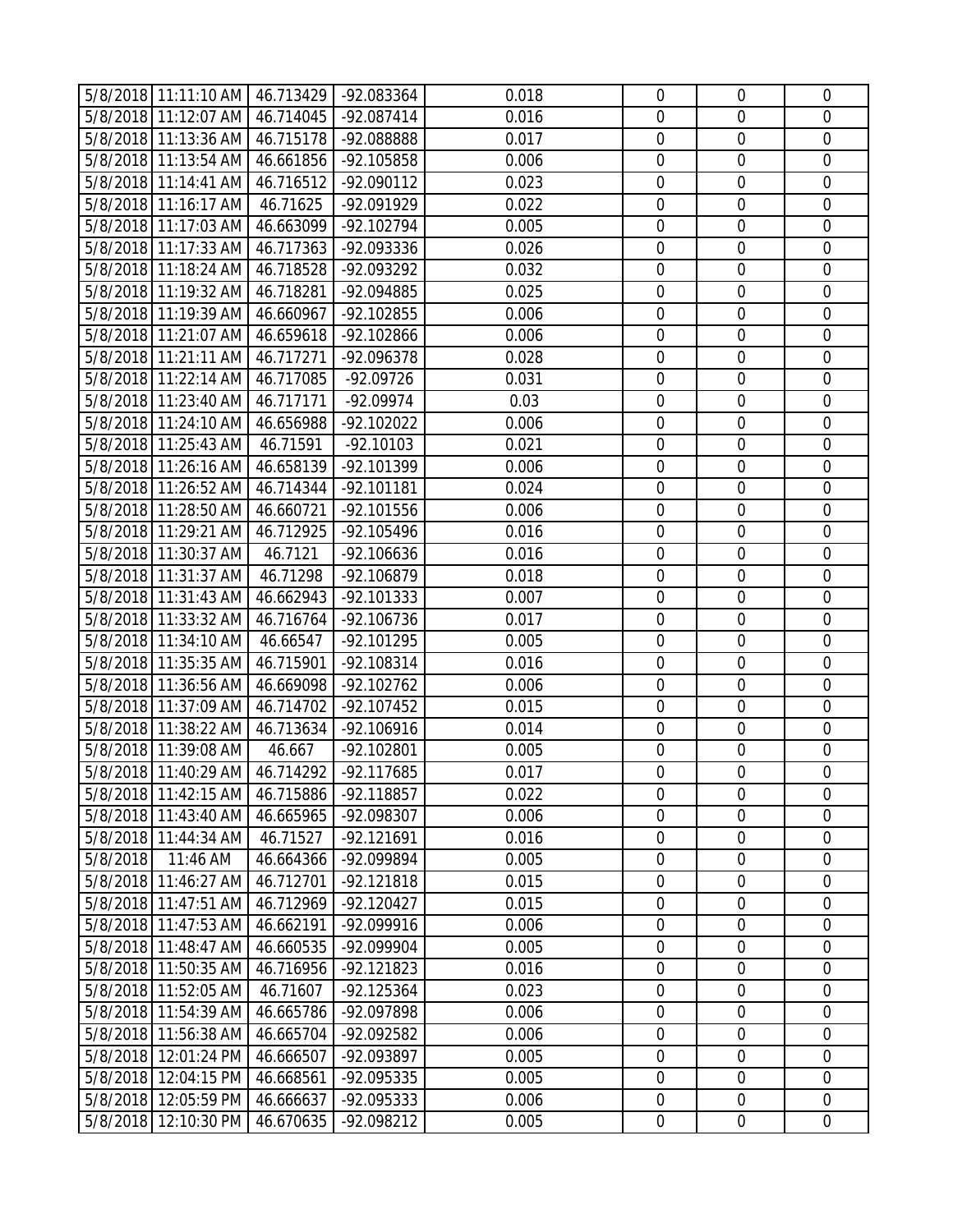|          | 5/8/2018 12:51:48 PM 46.727482 |           | -92.096219   | 0.011 | $\mathbf 0$      | $\mathbf 0$      | $\overline{0}$   |
|----------|--------------------------------|-----------|--------------|-------|------------------|------------------|------------------|
|          | 5/8/2018 12:53:47 PM           | 46.727234 | -92.093625   | 0.016 | $\mathbf 0$      | $\mathbf 0$      | $\mathbf 0$      |
|          | 5/8/2018 12:56:23 PM           | 46.723687 | -92.091996   | 0.019 | $\boldsymbol{0}$ | $\mathbf 0$      | $\mathbf 0$      |
|          | 5/8/2018 12:57:31 PM           | 46.720999 | -92.092079   | 0.022 | $\mathbf 0$      | $\mathbf 0$      | $\boldsymbol{0}$ |
|          | 5/8/2018 12:59:31 PM           | 46.723892 | -92.089793   | 0.014 | 0                | $\mathbf 0$      | $\mathbf 0$      |
| 5/8/2018 | 1:00:58 PM                     | 46.724657 | -92.087668   | 0.02  | $\mathbf 0$      | $\mathbf 0$      | $\mathbf 0$      |
| 5/8/2018 | 1:02:45 PM                     | 46.727183 | -92.086154   | 0.013 | $\mathbf 0$      | $\mathbf 0$      | $\mathbf 0$      |
| 5/8/2018 | 1:06:47 PM                     | 46.722483 | -92.079991   | 0.014 | $\boldsymbol{0}$ | $\mathbf 0$      | $\mathbf 0$      |
| 5/8/2018 | 1:12:49 PM                     | 46.718943 | -92.097909   | 0.025 | $\boldsymbol{0}$ | $\mathbf 0$      | $\mathbf 0$      |
| 5/8/2018 | 1:14:53 PM                     | 46.714887 | -92.098051   | 0.017 | $\boldsymbol{0}$ | $\mathbf 0$      | $\boldsymbol{0}$ |
| 5/8/2018 | 1:16:26 PM                     | 46.712379 | -92.096589   | 0.019 | 0                | $\mathbf 0$      | $\mathbf 0$      |
| 5/8/2018 | 1:18:30 PM                     | 46.710965 | -92.094997   | 0.022 | $\boldsymbol{0}$ | $\mathbf 0$      | $\boldsymbol{0}$ |
| 5/8/2018 | 1:19:26 PM                     | 46.709929 | -92.09692    | 0.011 | $\mathbf 0$      | $\mathbf 0$      | $\boldsymbol{0}$ |
| 5/8/2018 | 1:21:32 PM                     | 46.707855 | -92.098018   | 0.02  | $\mathbf 0$      | $\mathbf 0$      | $\mathbf 0$      |
| 5/8/2018 | 1:22:41 PM                     | 46.707461 | $-92.100916$ | 0.01  | $\boldsymbol{0}$ | $\mathbf 0$      | $\mathbf 0$      |
| 5/8/2018 | 1:25:17 PM                     | 46.702699 | -92.098901   | 0.01  | $\mathbf 0$      | $\mathbf 0$      | $\overline{0}$   |
| 5/8/2018 | 1:26:33 PM                     | 46.70161  | $-92.100977$ | 0.016 | $\mathbf 0$      | $\mathbf 0$      | $\mathbf 0$      |
| 5/8/2018 | 1:35:02 PM                     | 46.686114 | -92.020472   | 0.003 | $\mathbf 0$      | $\mathbf 0$      | $\mathbf 0$      |
| 5/8/2018 | 1:36:34 PM                     | 46.685624 | -92.018894   | 0.003 | $\mathbf 0$      | $\mathbf 0$      | $\mathbf 0$      |
| 5/8/2018 | 1:37:39 PM                     | 46.684238 | -92.017842   | 0.004 | $\mathbf 0$      | $\mathbf 0$      | $\mathbf 0$      |
| 5/8/2018 | 1:39:02 PM                     | 46.685748 | -92.018397   | 0.003 | $\boldsymbol{0}$ | $\mathbf 0$      | $\boldsymbol{0}$ |
| 5/8/2018 | 1:40:16 PM                     | 46.685132 | -92.016456   | 0.003 | $\mathbf 0$      | $\mathbf 0$      | $\mathbf 0$      |
| 5/8/2018 | 1:42:05 PM                     | 46.682651 | -92.012459   | 0.05  | $\mathbf 0$      | $\mathbf 0$      | $\mathbf 0$      |
| 5/8/2018 | 1:43:22 PM                     | 46.680853 | $-92.009111$ | 0.003 | $\mathbf 0$      | $\mathbf 0$      | $\mathbf 0$      |
| 5/8/2018 | 1:44:52 PM                     | 46.678454 | -92.009763   | 0.044 | $\mathbf 0$      | $\mathbf 0$      | $\mathbf 0$      |
| 5/8/2018 | 1:46:30 PM                     | 46.680349 | -92.006883   | 0.004 | $\boldsymbol{0}$ | $\mathbf 0$      | $\mathbf 0$      |
| 5/8/2018 | 1:47:55 PM                     | 46.682094 | -92.007167   | 0.013 | $\boldsymbol{0}$ | $\mathbf 0$      | $\boldsymbol{0}$ |
| 5/8/2018 | 1:49:37 PM                     | 46.682441 | -92.009929   | 0.003 | $\mathbf 0$      | $\mathbf 0$      | $\mathbf 0$      |
|          |                                |           |              |       | $\mathbf 0$      | $\mathbf 0$      | $\mathbf 0$      |
| 5/8/2018 | 1:54:14 PM                     | 46.68742  | -92.018744   | 0.005 |                  |                  |                  |
| 5/8/2018 | 1:56:14 PM                     | 46.688485 | -92.019899   | 0.004 | $\boldsymbol{0}$ | $\mathbf 0$      | $\mathbf 0$      |
| 5/8/2018 | 1:57:20 PM                     | 46.689066 | -92.021395   | 0.003 | $\mathbf 0$      | $\mathbf 0$      | $\mathbf 0$      |
|          | 5/8/2018 1:59:20 PM            | 46.688735 | -92.022804   | 0.006 | 0                | $\mathbf 0$      | $\overline{0}$   |
| 5/8/2018 | 2:01:38 PM                     | 46.685927 | -92.020839   | 0.005 | $\mathbf 0$      | $\mathbf 0$      | $\mathbf 0$      |
| 5/8/2018 | 2:03:15 PM                     | 46.686233 | -92.023109   | 0.003 | $\mathbf 0$      | $\mathbf 0$      | $\mathbf 0$      |
| 5/8/2018 | 2:04:53 PM                     | 46.685334 | -92.022051   | 0.004 | $\boldsymbol{0}$ | $\boldsymbol{0}$ | $\boldsymbol{0}$ |
| 5/8/2018 | 2:06:16 PM                     | 46.68366  | $-92.020004$ | 0.003 | $\mathbf 0$      | $\mathbf 0$      | $\mathbf 0$      |
| 5/8/2018 | 2:08:15 PM                     | 46.684131 | $-92.020477$ | 0.003 | $\mathbf 0$      | $\mathbf 0$      | $\overline{0}$   |
| 5/8/2018 | 2:45:12 PM                     | 46.688802 | -92.025438   | 0.007 | $\boldsymbol{0}$ | $\boldsymbol{0}$ | $\boldsymbol{0}$ |
| 5/8/2018 | 2:47:11 PM                     | 46.687097 | $-92.02605$  | 0.004 | $\mathbf 0$      | $\mathbf 0$      | $\overline{0}$   |
| 5/8/2018 | 2:49:30 PM                     | 46.688424 | -92.025949   | 0.005 | $\mathbf 0$      | $\mathbf 0$      | $\overline{0}$   |
| 5/8/2018 | 2:52:49 PM                     | 46.691239 | -92.030482   | 0.003 | $\boldsymbol{0}$ | $\boldsymbol{0}$ | $\boldsymbol{0}$ |
| 5/8/2018 | 2:55:08 PM                     | 46.688185 | $-92.027402$ | 0.004 | $\boldsymbol{0}$ | $\mathbf 0$      | 0                |
| 5/8/2018 | 2:57:28 PM                     | 46.688646 | -92.029808   | 0.06  | $\boldsymbol{0}$ | $\mathbf 0$      | $\mathbf 0$      |
| 5/8/2018 | 2:59:19 PM                     | 46.687781 | -92.030421   | 0.003 | $\boldsymbol{0}$ | $\mathbf 0$      | $\mathbf 0$      |
| 5/8/2018 | 3:03:26 PM                     | 46.686352 | $-92.030613$ | 0.004 | $\boldsymbol{0}$ | $\boldsymbol{0}$ | $\boldsymbol{0}$ |
| 5/8/2018 | 3:04:33 PM                     | 46.687396 | -92.031683   | 0.003 | $\boldsymbol{0}$ | $\mathbf 0$      | $\overline{0}$   |
| 5/8/2018 | 3:06:23 PM                     | 46.688533 | -92.031333   | 0.003 | $\boldsymbol{0}$ | $\boldsymbol{0}$ | $\boldsymbol{0}$ |
| 5/8/2018 | 3:07:28 PM                     | 46.687199 | -92.033014   | 0.003 | $\boldsymbol{0}$ | $\boldsymbol{0}$ | $\overline{0}$   |
|          |                                |           |              |       |                  |                  |                  |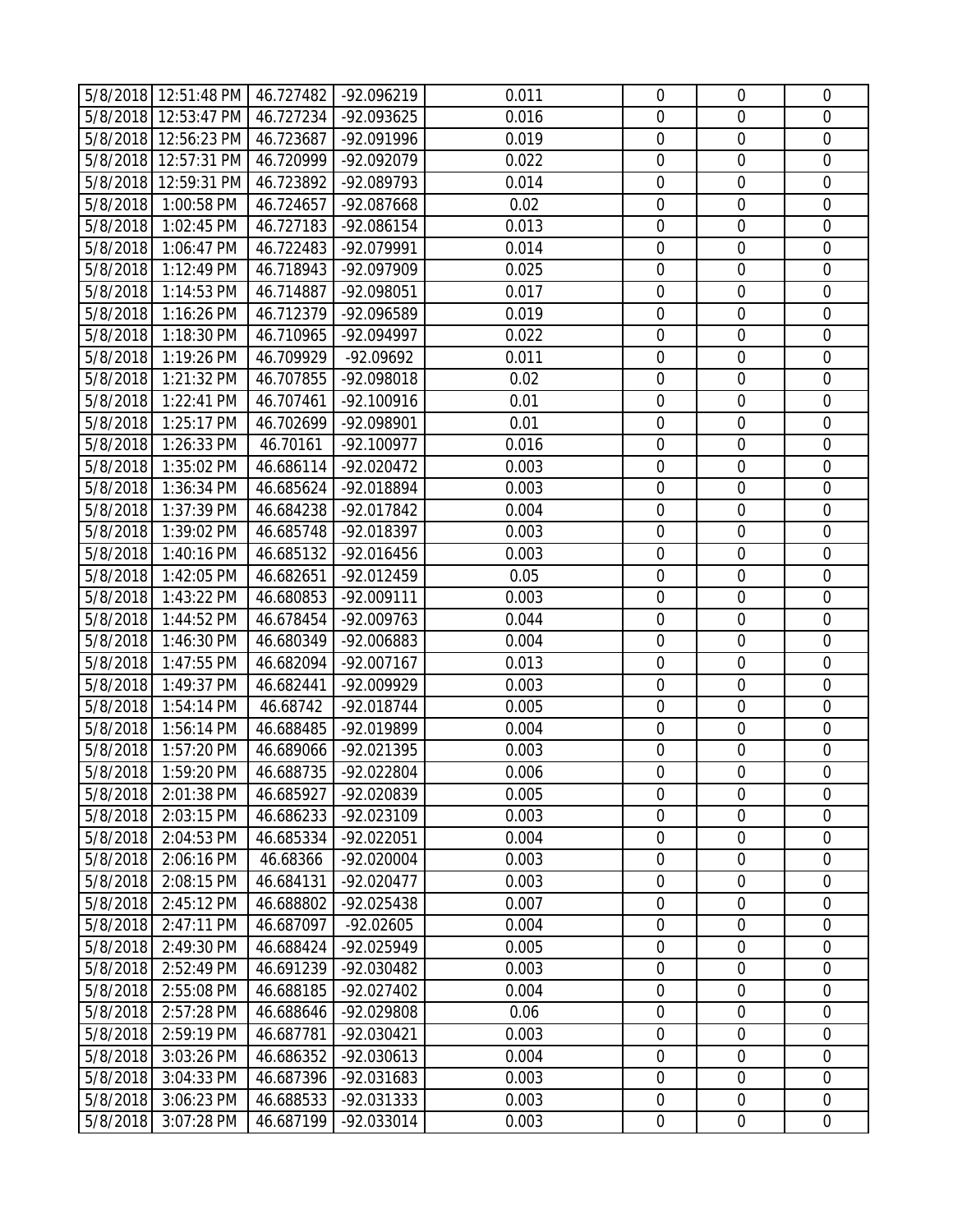|          | 5/8/2018 3:14:08 PM | 46.696472 | -92.036782   | 0.003 | $\mathbf 0$      | $\mathbf 0$      | $\mathbf 0$      |
|----------|---------------------|-----------|--------------|-------|------------------|------------------|------------------|
| 5/8/2018 | 3:16:27 PM          | 46.696562 | -92.038261   | 0.003 | $\mathbf 0$      | $\mathbf 0$      | $\overline{0}$   |
| 5/8/2018 | 3:18:38 PM          | 46.699432 | $-92.04181$  | 0.003 | $\boldsymbol{0}$ | $\mathbf 0$      | $\boldsymbol{0}$ |
| 5/8/2018 | 3:20:11 PM          | 46.700623 | $-92.041557$ | 0.004 | $\boldsymbol{0}$ | $\boldsymbol{0}$ | $\mathbf 0$      |
| 5/8/2018 | 3:21:49 PM          | 46.697982 | -92.039891   | 0.004 | $\mathbf 0$      | $\mathbf 0$      | $\mathbf 0$      |
| 5/8/2018 | 3:24:06 PM          | 46.695884 | $-92.039$    | 0.004 | $\boldsymbol{0}$ | $\mathbf 0$      | $\boldsymbol{0}$ |
| 5/8/2018 | 3:25:42 PM          | 46.697859 | $-92.041462$ | 0.003 | $\mathbf 0$      | $\mathbf 0$      | $\mathbf 0$      |
| 5/8/2018 | 3:27:20 PM          | 46.699698 | -92.043386   | 0.004 | $\mathbf 0$      | $\mathbf 0$      | $\mathbf 0$      |
| 5/8/2018 | 3:28:04 PM          | 46.694815 | -92.104945   | 0.01  | $\boldsymbol{0}$ | $\boldsymbol{0}$ | $\boldsymbol{0}$ |
| 5/8/2018 | 3:29:37 PM          | 46.700714 | $-92.04498$  | 0.004 | $\boldsymbol{0}$ | $\boldsymbol{0}$ | $\mathbf 0$      |
| 5/8/2018 | 3:30:39 PM          | 46.702494 | -92.047345   | 0.003 | $\mathbf 0$      | $\mathbf 0$      | $\mathbf 0$      |
| 5/8/2018 | 3:31:24 PM          | 46.703464 | -92.048628   | 0.004 | $\boldsymbol{0}$ | $\boldsymbol{0}$ | $\mathbf 0$      |
| 5/8/2018 | 3:32:59 PM          | 46.707109 | -92.053236   | 0.005 | $\mathbf 0$      | $\mathbf 0$      | $\mathbf 0$      |
| 5/8/2018 | 3:34:38 PM          | 46.697684 | -92.105492   | 0.011 | $\mathbf 0$      | $\mathbf 0$      | $\mathbf 0$      |
| 5/8/2018 | 3:36:25 PM          | 46.7119   | -92.059545   | 0.004 | $\boldsymbol{0}$ | $\boldsymbol{0}$ | $\mathbf 0$      |
| 5/8/2018 | 3:37:08 PM          | 46.714082 | $-92.062262$ | 0.003 | $\mathbf 0$      | $\boldsymbol{0}$ | $\mathbf 0$      |
| 5/8/2018 | 3:38:19 PM          | 46.717587 | $-92.067647$ | 0.004 | $\mathbf 0$      | $\mathbf 0$      | $\mathbf 0$      |
| 5/8/2018 | 3:39:42 PM          | 46.719207 | -92.069857   | 0.04  | $\mathbf 0$      | $\boldsymbol{0}$ | $\mathbf 0$      |
| 5/8/2018 | 3:40:23 PM          | 46.720613 | -92.072065   | 0.004 | $\mathbf 0$      | $\mathbf 0$      | $\mathbf 0$      |
| 5/8/2018 | 3:41 PM             | 46.700047 | -92.108019   | 0.013 | $\mathbf 0$      | $\mathbf 0$      | $\mathbf 0$      |
| 5/8/2018 | 3:42:07 PM          | 46.722947 | $-92.071773$ | 0.003 | $\boldsymbol{0}$ | $\mathbf 0$      | $\mathbf 0$      |
| 5/8/2018 | 3:43:50 PM          | 46.699876 | -92.105099   | 0.014 | $\mathbf 0$      | $\boldsymbol{0}$ | $\mathbf 0$      |
| 5/8/2018 | 3:45:59 PM          | 46.701302 | $-92.104814$ | 0.013 | $\mathbf 0$      | $\mathbf 0$      | $\mathbf 0$      |
| 5/8/2018 | 3:48:27 PM          | 46.702731 | $-92.105439$ | 0.013 | $\mathbf 0$      | $\mathbf 0$      | $\mathbf 0$      |
| 5/8/2018 | 3:50:24 PM          | 46.704651 | -92.106856   |       | $\mathbf 0$      | $\boldsymbol{0}$ | $\mathbf 0$      |
| 5/8/2018 | 3:56:27 PM          | 46.707237 | $-92.10705$  | 0.017 | $\mathbf 0$      | $\mathbf 0$      | $\mathbf 0$      |
| 5/8/2018 | 3:59:02 PM          | 46.707726 | $-92.108164$ | 0.021 | $\boldsymbol{0}$ | $\boldsymbol{0}$ | $\mathbf 0$      |
| 5/8/2018 | 4:01:03 PM          | 46.707172 | -92.105389   | 0.019 | $\mathbf 0$      | $\boldsymbol{0}$ | $\mathbf 0$      |
| 5/8/2018 | 4:03:30 PM          | 46.709145 | $-92.107158$ | 0.019 | $\mathbf 0$      | $\mathbf 0$      | $\mathbf 0$      |
| 5/8/2018 | 4:05:20 PM          | 46.710956 | $-92.107145$ | 0.02  | $\mathbf 0$      | $\boldsymbol{0}$ | $\boldsymbol{0}$ |
| 5/8/2018 | 4:07:22 PM          | 46.712134 | $-92.107771$ | 0.023 | $\mathbf 0$      | $\boldsymbol{0}$ | $\mathbf 0$      |
|          | 5/8/2018 4:10:05 PM | 46.712863 | $-92.106923$ | 0.019 | $\mathbf 0$      | $\mathbf 0$      | $\mathbf 0$      |
| 5/8/2018 | 4:12:34 PM          | 46.713261 | -92.105568   | 0.015 | $\mathbf 0$      | $\mathbf 0$      | $\mathbf 0$      |
| 5/8/2018 | 4:15:48 PM          | 46.705035 | -92.055881   | 0.004 | $\mathbf 0$      | $\mathbf 0$      | $\overline{0}$   |
| 5/8/2018 | 4:17:19 PM          | 46.711277 | $-92.105245$ | 0.011 | $\boldsymbol{0}$ | $\mathbf 0$      | $\mathbf 0$      |
| 5/8/2018 | 4:18:44 PM          | 46.703807 | -92.054459   | 0.003 | $\boldsymbol{0}$ | $\mathbf 0$      | $\mathbf 0$      |
| 5/8/2018 | 4:18:53 PM          | 46.709975 | $-92.10561$  | 0.01  | $\mathbf 0$      | $\mathbf 0$      | $\mathbf 0$      |
| 5/8/2018 | 4:20:48 PM          | 46.707522 | -92.105639   | 0.009 | $\mathbf 0$      | $\mathbf 0$      | $\mathbf 0$      |
| 5/8/2018 | 4:21:20 PM          | 46.701721 | -92.055341   | 0.004 | $\boldsymbol{0}$ | $\mathbf 0$      | $\mathbf 0$      |
| 5/8/2018 | 4:22:47 PM          | 46.703794 | -92.058047   | 0.004 | $\mathbf 0$      | $\mathbf 0$      | $\overline{0}$   |
| 5/8/2018 | 4:24:11 PM          | 46.70785  | $-92.102906$ | 0.01  | $\boldsymbol{0}$ | $\mathbf 0$      | $\mathbf 0$      |
| 5/8/2018 | 4:24:13 PM          | 46.704428 | $-92.060151$ | 0.003 | $\boldsymbol{0}$ | $\boldsymbol{0}$ | $\mathbf 0$      |
| 5/8/2018 | 4:25:20 PM          | 46.702978 | -92.058844   | 0.003 | $\mathbf 0$      | $\mathbf 0$      | $\overline{0}$   |
| 5/8/2018 | 4:26:25 PM          | 46.710115 | $-92.102551$ | 0.012 | $\boldsymbol{0}$ | $\boldsymbol{0}$ | $\mathbf 0$      |
| 5/8/2018 | 4:27:19 PM          | 46.70136  | -92.056806   | 0.003 | $\boldsymbol{0}$ | $\boldsymbol{0}$ | $\mathbf 0$      |
| 5/8/2018 | 4:28:53 PM          | 46.699237 | -92.053994   | 0.003 | $\mathbf 0$      | $\mathbf 0$      | $\overline{0}$   |
| 5/8/2018 | 4:29:18 PM          | 46.714478 | $-92.102393$ | 0.011 | $\boldsymbol{0}$ | $\boldsymbol{0}$ | $\overline{0}$   |
| 5/8/2018 | 4:31:02 PM          | 46.716765 | $-92.102697$ | 0.015 | $\pmb{0}$        | $\pmb{0}$        | $\overline{0}$   |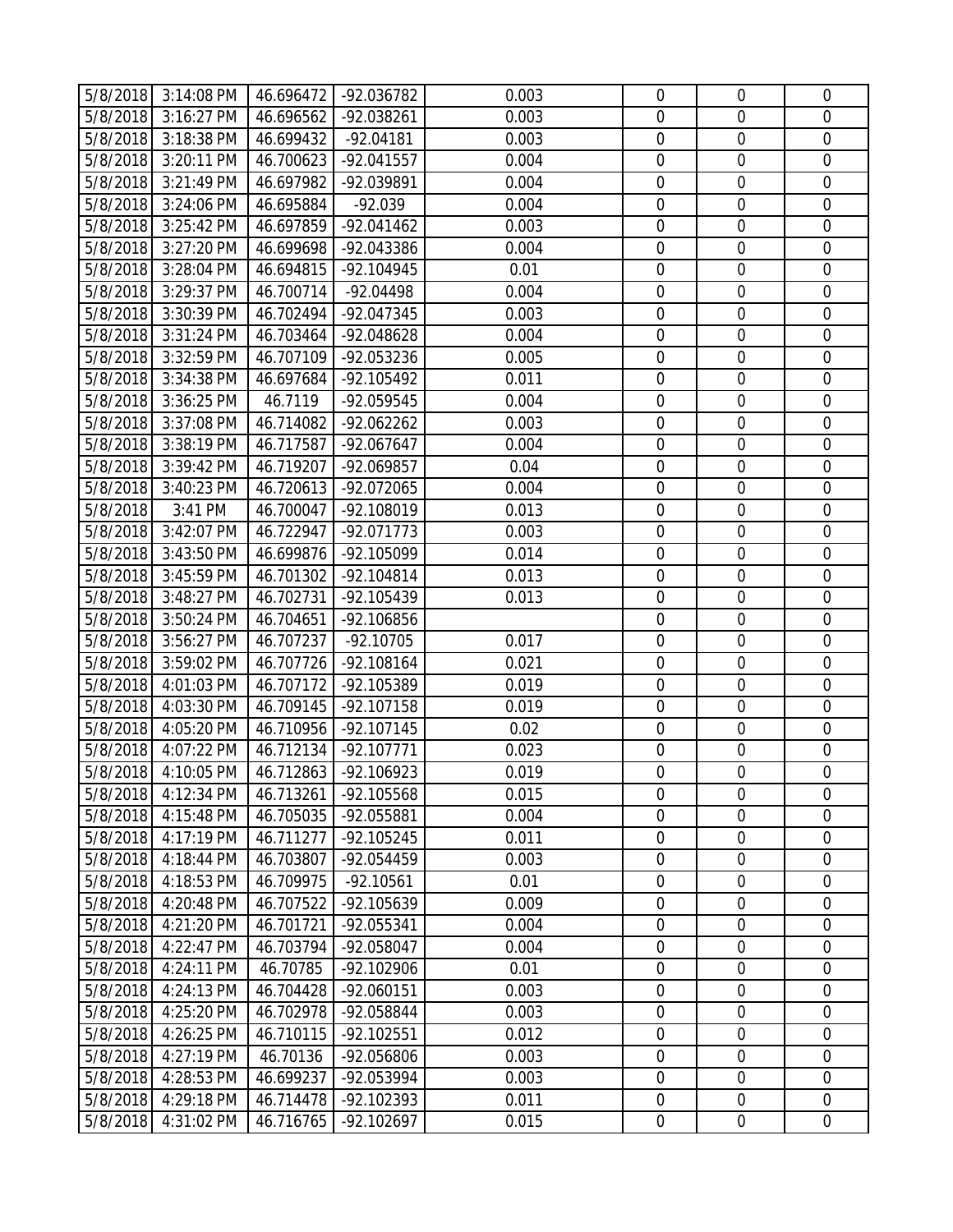|          | $5/8/2018$ 4:31:13 PM    | 46.701222 | -92.049419   | 0.004 | $\mathbf 0$      | $\mathbf 0$      | $\overline{0}$   |
|----------|--------------------------|-----------|--------------|-------|------------------|------------------|------------------|
| 5/8/2018 | 4:32:58 PM               | 46.719217 | $-92.102442$ | 0.025 | $\mathbf 0$      | $\mathbf 0$      | $\overline{0}$   |
| 5/8/2018 | 4:33:16 PM               | 46.699932 | -92.047829   | 0.004 | $\boldsymbol{0}$ | $\mathbf 0$      | $\boldsymbol{0}$ |
| 5/8/2018 | 4:35:20 PM               | 46.69917  | $-92.046716$ | 0.003 | $\mathbf 0$      | $\mathbf 0$      | $\boldsymbol{0}$ |
| 5/8/2018 | 4:36:37 PM               | 46.717729 | -92.100865   | 0.022 | $\boldsymbol{0}$ | $\mathbf 0$      | $\mathbf 0$      |
| 5/8/2018 | 4:36:38 PM               | 46.697862 | -92.045466   | 0.003 | $\boldsymbol{0}$ | $\mathbf 0$      | $\boldsymbol{0}$ |
| 5/8/2018 | 4:38:23 PM               | 46.696462 | -92.043203   | 0.002 | $\mathbf 0$      | $\mathbf 0$      | $\boldsymbol{0}$ |
| 5/8/2018 | 4:38:31 PM               | 46.715884 | -92.100684   | 0.018 | $\boldsymbol{0}$ | $\mathbf 0$      | $\mathbf 0$      |
| 5/8/2018 | 4:40:31 PM               | 46.694834 | $-92.041234$ | 0.003 | $\boldsymbol{0}$ | $\mathbf 0$      | $\boldsymbol{0}$ |
| 5/8/2018 | 4:41:49 PM               | 46.710502 | -92.101095   | 0.012 | $\boldsymbol{0}$ | $\mathbf 0$      | $\boldsymbol{0}$ |
| 5/8/2018 | 4:42:20 PM               | 46.693924 | -92.041892   | 0.003 | 0                | $\mathbf 0$      | $\mathbf 0$      |
| 5/8/2018 | 4:42:59 PM               | 46.694671 | -92.042698   | 0.003 | $\boldsymbol{0}$ | $\mathbf 0$      | $\boldsymbol{0}$ |
| 5/8/2018 | 4:43:42 PM               | 46.69498  | -92.043028   | 0.003 | $\mathbf 0$      | $\boldsymbol{0}$ | $\boldsymbol{0}$ |
| 5/8/2018 | 4:45:27 PM               | 46.708787 | -92.101188   | 0.013 | $\mathbf 0$      | $\mathbf 0$      | $\mathbf 0$      |
| 5/8/2018 | 4:46:11 PM               | 46.69733  | $-92.046152$ | 0.003 | $\boldsymbol{0}$ | $\mathbf 0$      | $\mathbf 0$      |
| 5/8/2018 | 4:47:05 PM               | 46.697793 | -92.046861   | 0.003 | $\mathbf 0$      | $\mathbf 0$      | $\boldsymbol{0}$ |
| 5/8/2018 | 4:47:31 PM               | 46.706492 | $-92.101017$ | 0.019 | $\mathbf 0$      | $\mathbf 0$      | $\mathbf 0$      |
| 5/8/2018 | 4:48:32 PM               | 46.69904  | -92.047629   | 0.003 | $\mathbf 0$      | $\mathbf 0$      | $\mathbf 0$      |
| 5/8/2018 | 4:49:47 PM               | 46.699545 | $-92.045572$ | 0.004 | $\mathbf 0$      | $\mathbf 0$      | $\mathbf 0$      |
| 5/8/2018 | 4:50:11 PM               | 46.708007 | $-92.102628$ | 0.009 | $\mathbf 0$      | $\mathbf 0$      | $\mathbf 0$      |
| 5/8/2018 | 4:51:26 PM               | 46.697367 | -92.042286   | 0.003 | $\boldsymbol{0}$ | $\boldsymbol{0}$ | $\boldsymbol{0}$ |
| 5/8/2018 | 4:52:40 PM               | 46.709389 | -92.100308   | 0.011 | $\mathbf 0$      | $\mathbf 0$      | $\mathbf 0$      |
| 5/8/2018 | 4:54:07 PM               | 46.694928 | -92.039775   | 0.003 | 0                | $\mathbf 0$      | $\mathbf 0$      |
| 5/8/2018 | 4:56:06 PM               | 46.694342 | -92.038236   | 0.004 | $\boldsymbol{0}$ | $\mathbf 0$      | $\boldsymbol{0}$ |
| 5/8/2018 | 4:57:42 PM               | 46.693735 | -92.039993   | 0.003 | $\mathbf 0$      | $\mathbf 0$      | $\mathbf 0$      |
| 5/8/2018 | 4:58:17 PM               | 46.708118 | -92.098487   | 0.012 | $\boldsymbol{0}$ | $\mathbf 0$      | $\mathbf 0$      |
| 5/8/2018 | 4:59:59 PM               | 46.694507 | -92.039263   | 0.003 | $\boldsymbol{0}$ | $\mathbf 0$      | $\boldsymbol{0}$ |
| 5/8/2018 | $5:01:11$ PM             | 46.705137 | -92.099533   | 0.011 | $\mathbf 0$      | $\mathbf 0$      | $\mathbf 0$      |
| 5/8/2018 | 5:03:08 PM               | 46.704849 | $-92.101602$ | 0.013 | $\mathbf 0$      | $\mathbf 0$      | $\mathbf 0$      |
| 5/8/2018 | 5:05:30 PM               | 46.703753 | $-92.0471$   | 0.003 | $\boldsymbol{0}$ | $\mathbf 0$      | $\mathbf 0$      |
| 5/8/2018 | 5:08:04 PM               | 46.705141 | -92.049525   | 0.004 | $\mathbf 0$      | $\mathbf 0$      | $\mathbf 0$      |
|          | 5/8/2018 5:10:37 PM      | 46.707822 | $-92.052661$ | 0.003 | 0                | $\mathbf 0$      | $\overline{0}$   |
| 5/8/2018 | 5:11:56 PM               | 46.708913 | -92.053857   | 0.003 | $\mathbf 0$      | $\mathbf 0$      | $\mathbf 0$      |
| 5/8/2018 | 5:13:37 PM               | 46.710943 | -92.056707   | 0.004 | $\mathbf 0$      | $\mathbf 0$      | $\mathbf 0$      |
| 5/8/2018 | 5:14:05 PM               | 46.703241 | -92.102327   | 0.008 | $\boldsymbol{0}$ | $\boldsymbol{0}$ | $\boldsymbol{0}$ |
| 5/8/2018 | 5:16:08 PM               | 46.712779 | -92.058586   | 0.003 | $\mathbf 0$      | $\mathbf 0$      | $\mathbf 0$      |
| 5/8/2018 | 5:16:15 PM               | 46.701691 | -92.102481   | 0.008 | $\mathbf 0$      | $\mathbf 0$      | $\overline{0}$   |
| 5/8/2018 | 5:18:33 PM               | 46.699984 | -92.101636   | 0.013 | $\boldsymbol{0}$ | $\boldsymbol{0}$ | $\boldsymbol{0}$ |
| 5/8/2018 | 5:19:08 PM               | 46.715795 | -92.063034   | 0.003 | $\boldsymbol{0}$ | $\mathbf 0$      | $\mathbf 0$      |
| 5/8/2018 | 5:20:28 PM               | 46.702418 | $-92.100317$ | 0.011 | $\mathbf 0$      | $\mathbf 0$      | $\overline{0}$   |
| 5/8/2018 | 5:20:46 PM               | 46.717594 | -92.064836   | 0.003 | $\boldsymbol{0}$ | $\boldsymbol{0}$ | $\boldsymbol{0}$ |
| 5/8/2018 | 5:22:39 PM               | 46.718542 | -92.067064   | 0.003 | $\boldsymbol{0}$ | $\mathbf 0$      | 0                |
| 5/8/2018 | 5:24:38 PM               | 46.719568 | -92.066548   | 0.005 | $\boldsymbol{0}$ | $\mathbf 0$      | $\mathbf 0$      |
| 5/8/2018 | $\overline{5}$ :26:33 PM | 46.71738  | -92.063487   | 0.004 | $\boldsymbol{0}$ | $\mathbf 0$      | $\mathbf 0$      |
| 5/8/2018 | 5:27:54 PM               | 46.70186  | $-92.10402$  | 0.015 | $\boldsymbol{0}$ | $\boldsymbol{0}$ | $\boldsymbol{0}$ |
| 5/8/2018 | 5:28:09 PM               | 46.715791 | $-92.061448$ | 0.004 | $\boldsymbol{0}$ | $\mathbf 0$      | $\overline{0}$   |
| 5/8/2018 | 5:30:42 PM               | 46.714643 | -92.058933   | 0.005 | $\boldsymbol{0}$ | $\boldsymbol{0}$ | $\boldsymbol{0}$ |
| 5/8/2018 | 5:32:22 PM               | 46.711723 | -92.055684   | 0.004 | $\boldsymbol{0}$ | $\boldsymbol{0}$ | $\overline{0}$   |
|          |                          |           |              |       |                  |                  |                  |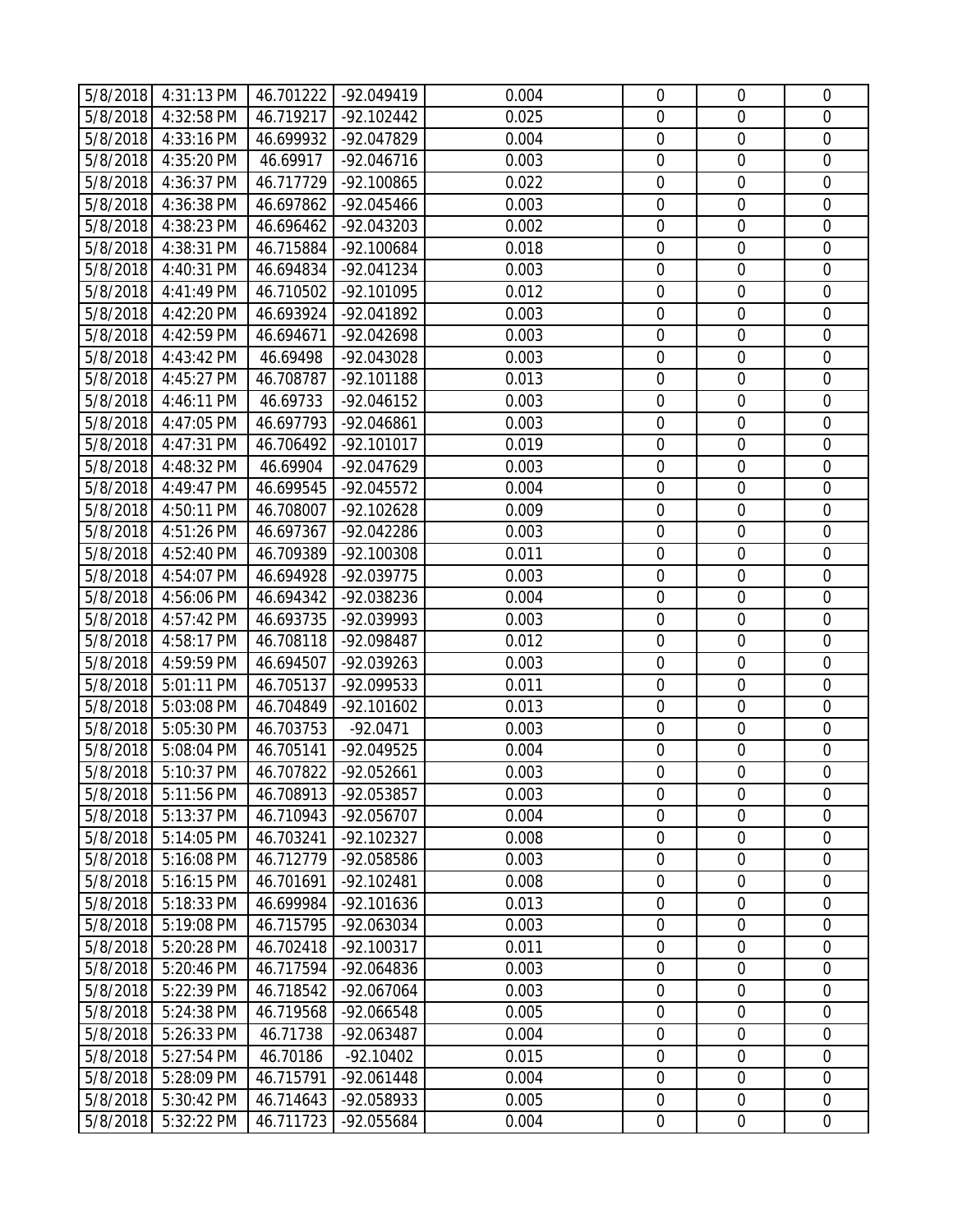|          | 5/8/2018 5:32:41 PM | 46.695656 | $-92.10014$  | 0.01  | $\mathbf 0$      | $\mathbf 0$      | $\overline{0}$   |
|----------|---------------------|-----------|--------------|-------|------------------|------------------|------------------|
| 5/8/2018 | 5:34:47 PM          | 46.697071 | -92.097626   | 0.008 | $\mathbf 0$      | $\mathbf 0$      | $\mathbf 0$      |
| 5/8/2018 | 5:35:10 PM          | 46.707821 | -92.057965   | 0.004 | $\boldsymbol{0}$ | $\mathbf 0$      | $\mathbf 0$      |
| 5/8/2018 | 5:36:56 PM          | 46.70932  | -92.059995   | 0.004 | $\mathbf 0$      | $\mathbf 0$      | $\boldsymbol{0}$ |
| 5/8/2018 | 5:36:57 PM          | 46.700154 | $-92.09736$  | 0.008 | 0                | $\mathbf 0$      | $\mathbf 0$      |
| 5/8/2018 | 5:38:39 PM          | 46.701068 | -92.096524   | 0.008 | $\mathbf 0$      | $\mathbf 0$      | $\boldsymbol{0}$ |
| 5/8/2018 | 5:39:53 PM          | 46.712332 | -92.063801   | 0.004 | $\mathbf 0$      | $\mathbf 0$      | $\mathbf 0$      |
| 5/8/2018 | 5:40:59 PM          | 46.701819 | -92.094996   | 0.009 | $\boldsymbol{0}$ | $\mathbf 0$      | $\mathbf 0$      |
| 5/8/2018 | 5:43:08 PM          | 46.7131   | $-92.064764$ | 0.005 | $\boldsymbol{0}$ | $\mathbf 0$      | $\mathbf 0$      |
| 5/8/2018 | 5:43:57 PM          | 46.700042 | $-92.095$    | 0.01  | $\boldsymbol{0}$ | $\mathbf 0$      | $\boldsymbol{0}$ |
| 5/8/2018 | 5:47:05 PM          | 46.698833 | $-92.101574$ | 0.011 | 0                | $\mathbf 0$      | $\mathbf 0$      |
| 5/8/2018 | 5:47:06 PM          | 46.715871 | $-92.069173$ | 0.003 | 0                | $\mathbf 0$      | $\boldsymbol{0}$ |
| 5/8/2018 | 5:49:18 PM          | 46.717924 | -92.072391   | 0.003 | $\mathbf 0$      | $\mathbf 0$      | $\boldsymbol{0}$ |
| 5/8/2018 | 5:50:16 PM          | 46.719311 | -92.074237   | 0.009 | $\mathbf 0$      | $\mathbf 0$      | $\mathbf 0$      |
| 5/8/2018 | 5:51:04 PM          | 46.720035 | -92.075492   | 0.005 | $\boldsymbol{0}$ | $\mathbf 0$      | $\mathbf 0$      |
| 5/8/2018 | 5:52:24 PM          | 46.7186   | -92.075392   | 0.004 | $\mathbf 0$      | $\mathbf 0$      | $\overline{0}$   |
| 5/8/2018 | 5:53:18 PM          | 46.707929 | $-92.087512$ | 0.011 | $\mathbf 0$      | $\mathbf 0$      | $\mathbf 0$      |
| 5/8/2018 | $5:54:25$ PM        | 46.71876  | -92.075323   | 0.004 | $\mathbf 0$      | $\mathbf 0$      | $\mathbf 0$      |
| 5/8/2018 | 5:55:04 PM          | 46.710768 | -92.086662   | 0.008 | $\mathbf 0$      | $\mathbf 0$      | $\mathbf 0$      |
| 5/8/2018 | 5:56:45 PM          | 46.716911 | -92.071656   | 0.004 | $\mathbf 0$      | $\mathbf 0$      | $\mathbf 0$      |
| 5/8/2018 | 5:57:19 PM          | 46.712003 | -92.083533   | 0.009 | $\boldsymbol{0}$ | $\mathbf 0$      | $\mathbf 0$      |
| 5/8/2018 | 5:57:35 PM          | 46.715722 | -92.072868   | 0.003 | $\mathbf 0$      | $\mathbf 0$      | $\mathbf 0$      |
| 5/8/2018 | 6:01:37 PM          | 46.706456 | $-92.08122$  | 0.009 | 0                | $\mathbf 0$      | $\mathbf 0$      |
| 5/8/2018 | 6:05:02 PM          | 46.707804 | -92.095133   | 0.007 | $\boldsymbol{0}$ | $\mathbf 0$      | $\mathbf 0$      |
| 5/8/2018 | 6:07:55 PM          | 46.707893 | -92.100788   | 0.011 | $\mathbf 0$      | $\mathbf 0$      | $\mathbf 0$      |
| 5/8/2018 | 6:10:22 PM          | 46.706698 | -92.101285   | 0.013 | $\boldsymbol{0}$ | $\mathbf 0$      | $\mathbf 0$      |
| 5/8/2018 | 6:14:32 PM          | 46.704871 | -92.101932   | 0.01  | $\boldsymbol{0}$ | $\mathbf 0$      | $\boldsymbol{0}$ |
| 5/8/2018 | 6:17:41 PM          | 46.705054 | -92.092066   | 0.007 | $\mathbf 0$      | $\mathbf 0$      | $\mathbf 0$      |
| 5/8/2018 | 8:31:43 PM          | 46.655169 | $-92.066472$ | 0.005 | $\mathbf 0$      | $\mathbf 0$      | $\mathbf 0$      |
| 5/8/2018 | 8:38:37 PM          | 46.658293 | -92.066399   | 0.007 | $\boldsymbol{0}$ | $\mathbf 0$      | $\mathbf 0$      |
| 5/8/2018 | 8:42:34 PM          | 46.663374 | $-92.057497$ | 0.006 | $\mathbf 0$      | $\mathbf 0$      | $\mathbf 0$      |
| 5/8/2018 | 8:45:54 PM          | 46.669186 | $-92.047237$ | 0.006 | 0                | $\mathbf 0$      | $\overline{0}$   |
| 5/8/2018 | 8:50:23 PM          | 46.674621 | -92.039944   | 0.005 | $\mathbf 0$      | $\mathbf 0$      | $\mathbf 0$      |
| 5/8/2018 | 8:53:25 PM          | 46.67701  | -92.037983   | 0.006 | $\mathbf 0$      | $\mathbf 0$      | $\mathbf 0$      |
| 5/8/2018 | 8:55:49 PM          | 46.67944  | -92.040997   | 0.008 | $\boldsymbol{0}$ | $\boldsymbol{0}$ | $\boldsymbol{0}$ |
| 5/8/2018 | 8:57:53 PM          | 46.683223 | -92.034196   | 0.009 | $\mathbf 0$      | $\mathbf 0$      | $\boldsymbol{0}$ |
| 5/8/2018 | 9:00:53 PM          | 46.685841 | -92.029814   | 0.006 | $\mathbf 0$      | $\mathbf 0$      | $\overline{0}$   |
| 5/8/2018 | 9:04:13 PM          | 46.686885 | -92.025793   | 0.005 | $\boldsymbol{0}$ | $\boldsymbol{0}$ | $\boldsymbol{0}$ |
| 5/8/2018 | 9:07:14 PM          | 46.686841 | $-92.025733$ | 0.006 | $\boldsymbol{0}$ | $\mathbf 0$      | $\mathbf 0$      |
| 5/8/2018 | 9:10:07 PM          | 46.690608 | -92.028799   | 0.006 | $\mathbf 0$      | $\mathbf 0$      | $\overline{0}$   |
| 5/8/2018 | 9:14:39 PM          | 46.693068 | -92.108168   | 0.002 | $\boldsymbol{0}$ | $\boldsymbol{0}$ | $\boldsymbol{0}$ |
| 5/8/2018 | 9:33:24 PM          | 46.675084 | -92.005693   | 0.004 | $\boldsymbol{0}$ | $\mathbf 0$      | $\boldsymbol{0}$ |
| 5/8/2018 | 9:37:36 PM          | 46.676317 | -92.006792   | 0.004 | $\boldsymbol{0}$ | $\mathbf 0$      | $\mathbf 0$      |
| 5/8/2018 | 9:44:46 PM          | 46.678865 | -92.097976   | 0.004 | $\boldsymbol{0}$ | $\boldsymbol{0}$ | $\mathbf 0$      |
| 5/8/2018 | 9:45:57 PM          | 46.672786 | $-92.006516$ | 0.005 | $\boldsymbol{0}$ | $\boldsymbol{0}$ | $\boldsymbol{0}$ |
| 5/8/2018 | 9:49:52 PM          | 46.674172 | -92.009515   | 0.009 | $\boldsymbol{0}$ | $\mathbf 0$      | $\overline{0}$   |
| 5/8/2018 | 9:52:56 PM          | 46.677234 | $-92.010761$ | 0.004 | $\boldsymbol{0}$ | $\boldsymbol{0}$ | $\boldsymbol{0}$ |
| 5/8/2018 | 9:55:28 PM          | 46.679731 | $-92.007615$ | 0.005 | $\boldsymbol{0}$ | $\boldsymbol{0}$ | $\overline{0}$   |